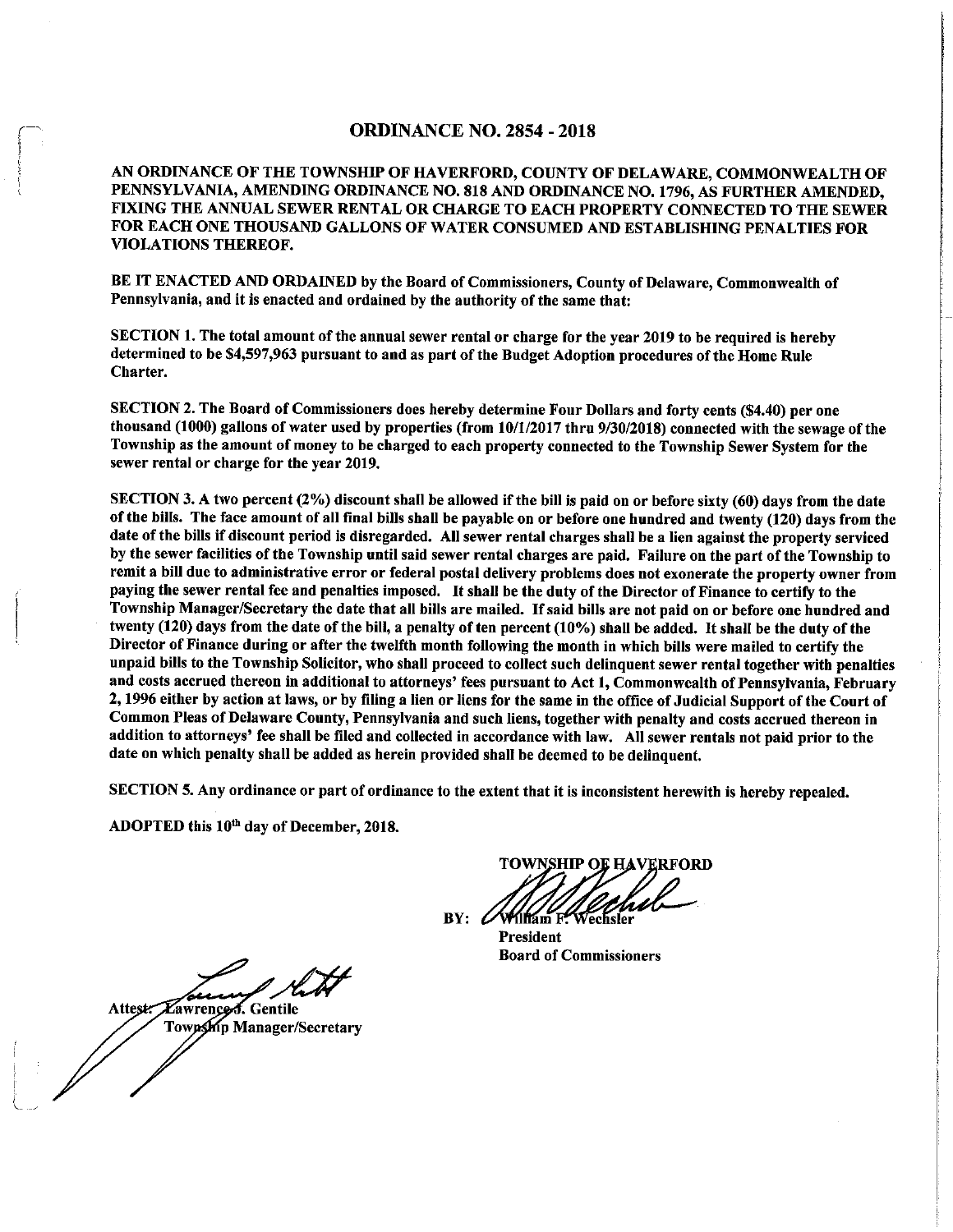AN ORDINANCE O F THE TOWNSHIP OF HAVERFORD, COUNTY OF DELAWARE, COMMONWEALTH OF PENNSYLVANIA, AUTHORIZING THE IMPOSITION OF A FEE FOR THE COLLECTION OF GARBAGE, RUBBISH, AND REFUSE MATERIALS, AND ESTABLISHING PENALTIES FOR NON-PAYMENT THEREOF.

BE IT ENACTED AND ORDAINED by the Board Commissioners of the Township of Haverford, County of Delaware, Commonwealth of Pennsylvania, and it is hereby enacted and ordained by the authority of the same:

SECTION I. The Board of Commissioners of the Township of Haverford is hereby authorized to impose a fee and other regulations for the collection of garbage, rubbish, and refuse, pursuant to Article XV, Section 1501 and Section 1502, clause XXVIII of the First Class Township Code Act of 1931, June 24, P.L. 1206, as amended, 53 P,S, §§56501, 56527 and to adopt this Ordinance pursuant to and as part of the Budget Adoption Procedures under the Home Rule Charter of the Township.

SECTION 2. The Board of Commissioners of the Township of Haverford, County of Delaware, Commonwealth of Pennsylvania, hereby establishes a **fee of Two hundred twenty-seven dollars and 00 cents (\$227.00)** per calendar year, per resident building containing one (I) dwelling unit for the purpose of collecting garbage, rubbish, and other refuse materials. The owner of record of any residence building containing one or more dwelling units shall be charged the **sum of Two hundred twenty-seven Dollars and 00 cents (\$227.00) per calendar** year for each dwelling unit it contained in sale resident building up to a maximum of four (4) units for the collection of said refuse from the resident building by the Township of Haverford. The responsibility for this charge remains with the owner ofrecord

SECTION 3. The Two hundred twenty-seven dollars and 00 cents **(\$227.00)** fee does not apply to commercial and industrial establishments and/or apartment units exceeding four ( 4) dwelling units as these are not normally picked up.

SECTION 4. All bills for the collection of this fee shall be forwarded to the Director of Finance of the Township of Haverford or his duly authorized representative at such a time and such a manner as may be directed by the Township Board of Commissioners.

SECTION 5. Payment Schedule. A two percent (2%) discount shall be applied to all bills paid within sixty (60) days from the date of the bill. The face amount of the bills shall be due and payable On or after sixty (60) days from the date of the bill. If said bills are not paid on or before one hundred and twenty days (12) from the date of the bills, an additional penalty often percent (10%) shall be added.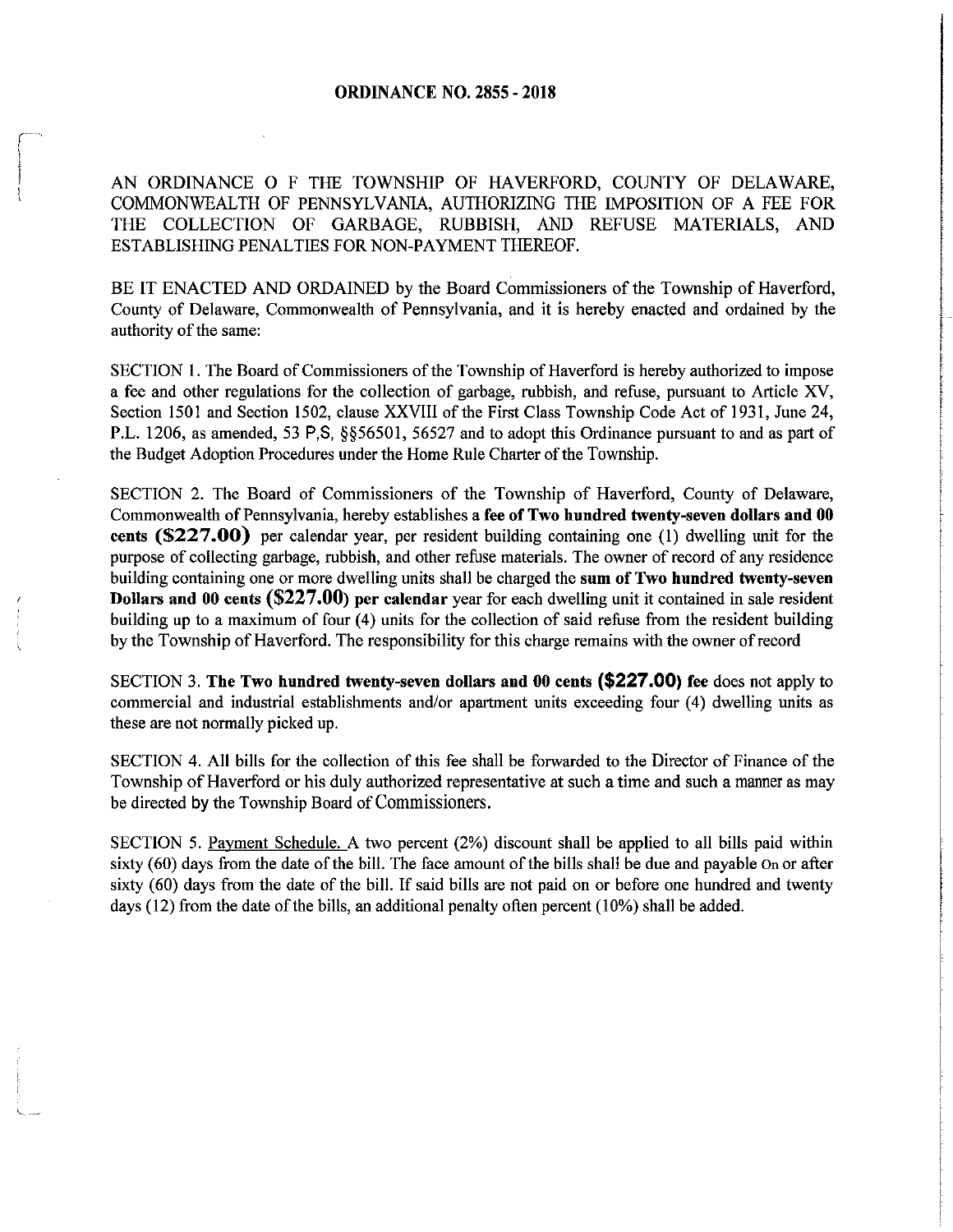Page 2

I

 $\left($ 

 $\sqrt{ }$ 

SECTION 6. All Ordinances or parts of ordinances in conflict herewith are herby repealed.

ENACTED and ORDAINED by the Board of Commissioners of the Township of Haverford, County of Delaware, Commonwealth of Pennsylvania, this  $10^{TH}$  day of December, 2018.

BY:

TOWNSHIP OF HAVERFORD<br>Milliam F. Wechsler<br>President

President Board of Commissioners

ATTESTED BY: am wrence J. Gentile Township Manager/Secretary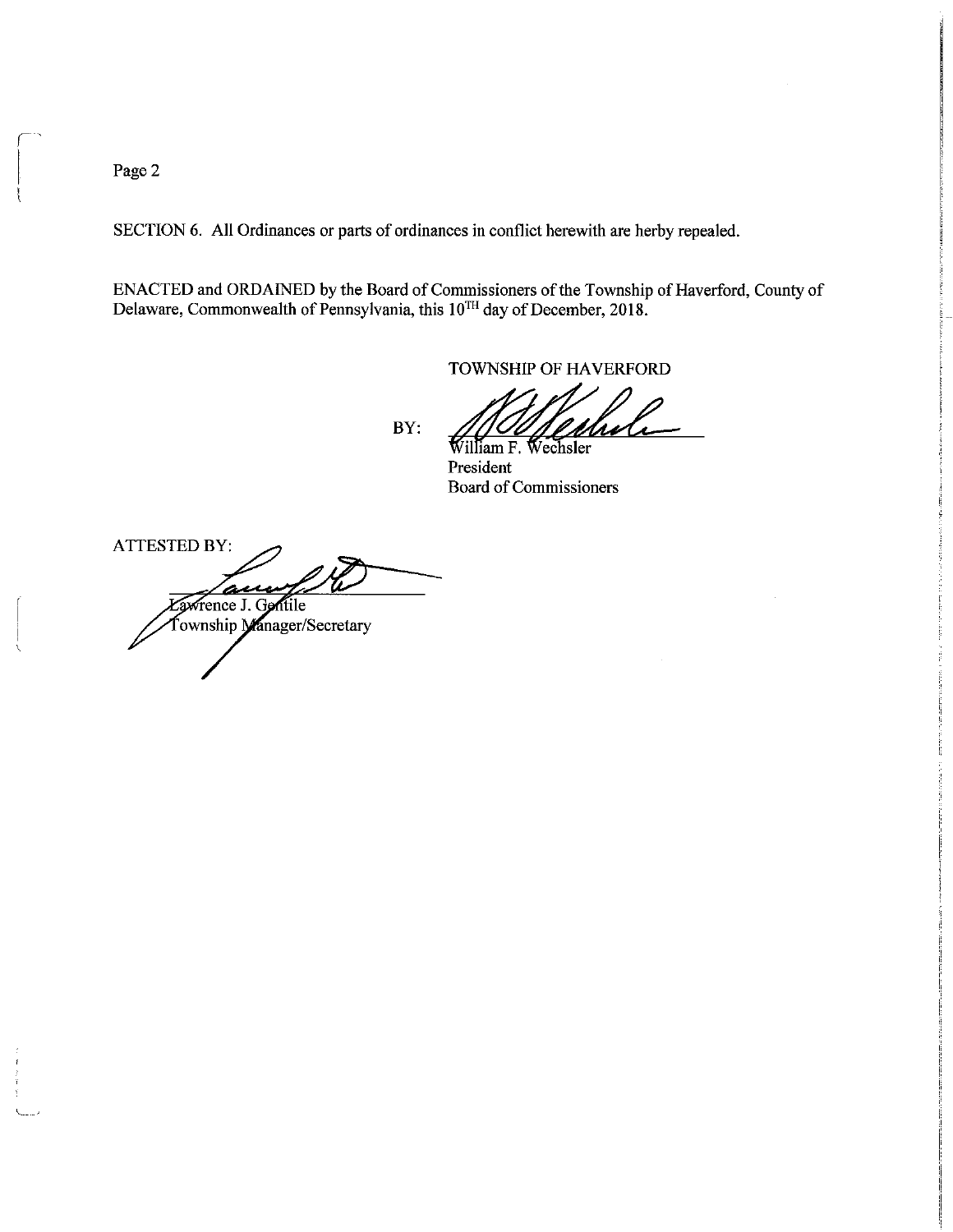#### ORDINANCE NO. 2856 -2018

#### TAX LEVY 2019

Motion: To adopt Ordinance No. 2856 - 2018 establishing the tax levy for 2019 for the Township of Haverford at 8.361 mills.

A two percent (2%) discount shall be allowed if the bill is paid on or before sixty (60) days from the date of the bills. If discount period is disregarded, the face amount of all bills shall be payable on or before one hundred and twenty (120) days from the date of the bills. If said bill is not paid on or before one hundred and twenty (120) days from the date of the bill, a penalty of ten percent (10%) shall be added. All unpaid real estate taxes as of December 31, 2019 will be turned over to Delaware County Tax Claim Bureau for collection. Failure to receive tax notice does not relieve any taxpayer from the payment of any taxes imposed by Haverford Township, nor does failure to receive tax notice entitle property owner to discount or remission of penalty.

Approved

William F. Wechsler, President

Attest: . Gentile, Township Manager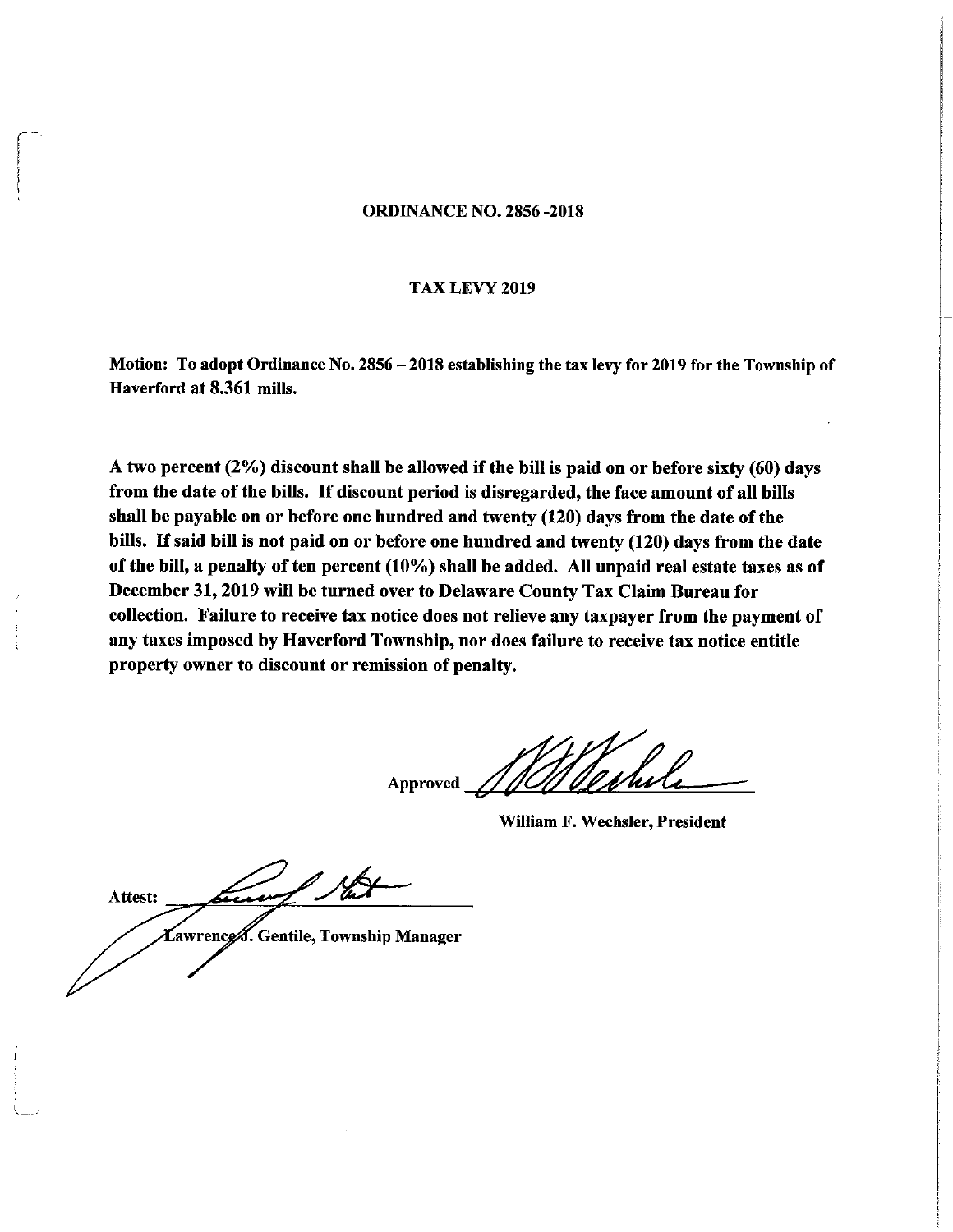|                                        | 2019<br><b>Adopted</b>                   |
|----------------------------------------|------------------------------------------|
|                                        | <b>Budget</b>                            |
| <b>FUND 1 - GENERAL FUND REVENUES</b>  |                                          |
| <b>Real Estate Taxes</b>               | $\boldsymbol{\hat{\zeta}}$<br>25,980,040 |
| <b>Local Enabling Taxes</b>            | 3,895,000                                |
| License & Permits                      | 2,216,500                                |
| <b>Fines &amp; Forfeitures</b>         | 185,000                                  |
| <b>Interest &amp; Rents</b>            | 828,349                                  |
| <b>Grants &amp; Gifts</b>              | 3,069,267                                |
| Department Earnings                    | 5,817,788                                |
| <b>Department of Skating</b>           | 936,680                                  |
| <b>Other Income</b>                    | 900,755                                  |
| <b>Interfund Transfers &amp; Other</b> | 1,090,000                                |
|                                        |                                          |
| <b>Total General Fund Revenues</b>     | \$<br>44,919,379                         |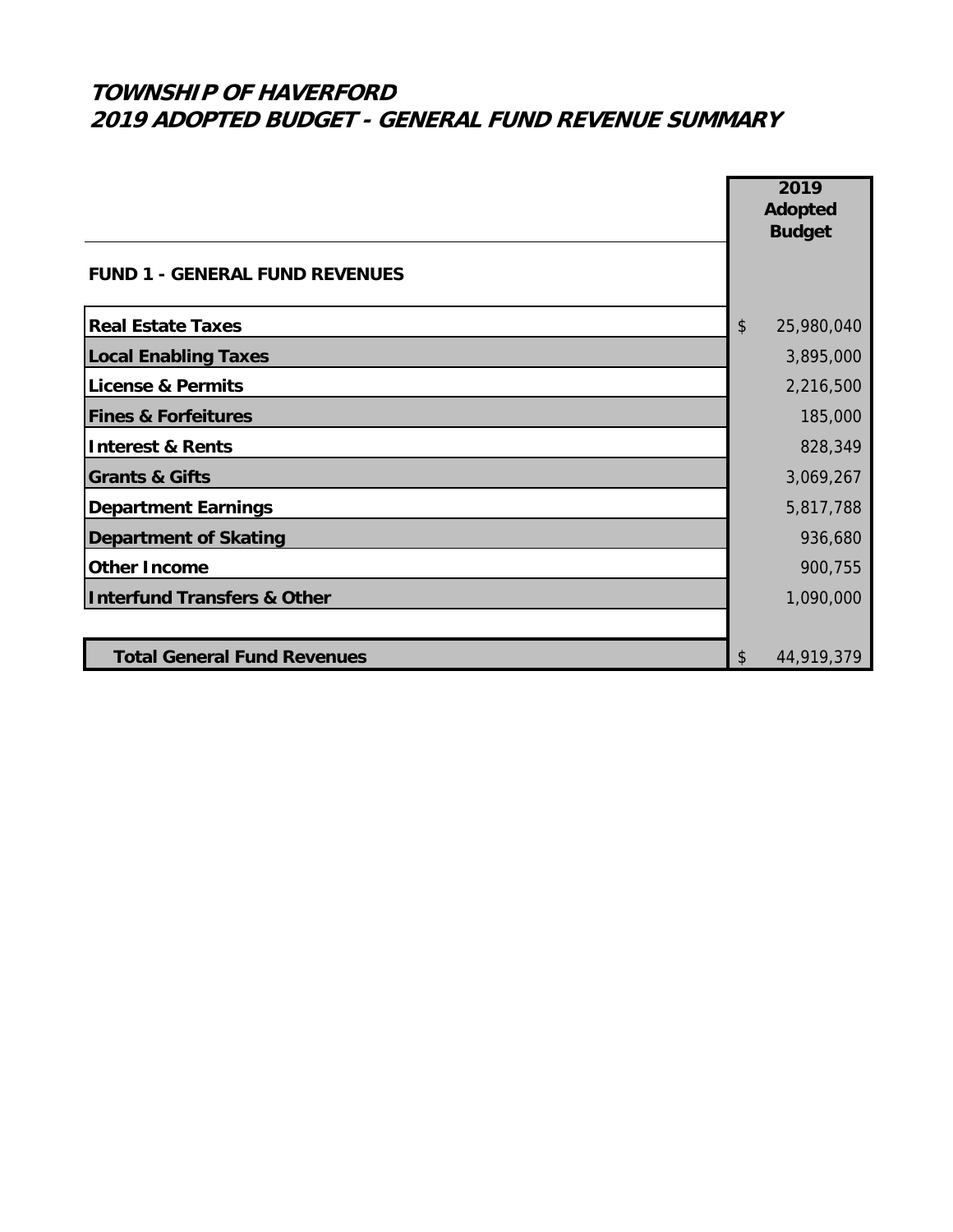|                                                                                                                                                                                                                                                                                                                                                                                                                                                                                                                                                                    | 2019<br><b>Adopted</b>                                                                                                                                          |
|--------------------------------------------------------------------------------------------------------------------------------------------------------------------------------------------------------------------------------------------------------------------------------------------------------------------------------------------------------------------------------------------------------------------------------------------------------------------------------------------------------------------------------------------------------------------|-----------------------------------------------------------------------------------------------------------------------------------------------------------------|
|                                                                                                                                                                                                                                                                                                                                                                                                                                                                                                                                                                    | <b>Budget</b>                                                                                                                                                   |
| <b>FUND 1 - GENERAL FUND REVENUES</b>                                                                                                                                                                                                                                                                                                                                                                                                                                                                                                                              |                                                                                                                                                                 |
| Dept 300 - Real Estate Taxes<br>3000.01 R E Taxes Discount Current Year<br>3001.01 R E Taxes Penalty Current Year<br>3004.01 R E Taxes Liened<br>3005.01 R E Taxes Interim                                                                                                                                                                                                                                                                                                                                                                                         | \$<br>25,500,597<br>89,443<br>300,000<br>90,000                                                                                                                 |
| <b>Real Estate Taxes Total</b>                                                                                                                                                                                                                                                                                                                                                                                                                                                                                                                                     | 25,980,040                                                                                                                                                      |
| Dept 310 - Local Enabling Taxes<br>3101.01 Mercantile Tax<br>3103.01 R E Deed Transfer Tax<br>3104.01 Business Privilege Tax<br>3105.01 Local Services Tax                                                                                                                                                                                                                                                                                                                                                                                                         | 930,000<br>1,200,000<br>1,165,000<br>600,000                                                                                                                    |
| <b>Local Enabling Taxes Total</b>                                                                                                                                                                                                                                                                                                                                                                                                                                                                                                                                  | 3,895,000                                                                                                                                                       |
| Dept 320 - Licenses & Permits<br>3201.01 Bldg & Grading Permits<br>3202.01 Trade License Fees<br>3204.01 Electrical Permit Fees<br>3207.01 Zoning Hearing Fee<br>3209.01 Health Permit Fees<br>3211.01 Housing License Fees<br>3212.01 Plumbing Permit Fees<br>3215.01 Highway & Pole Permits<br>3216.01 Miscellaneous Planning<br>3217.01 Miscellaneous Permits<br>3218.01 Cable TV Franchise Fees<br>3219.01 Amusement License Fees<br>3221.01 Storm Water Management<br>3222.01 Commercial Plan Review<br>3241.01 U & O Certificates<br>3251.01 Fire Inspection | 500,000<br>45,000<br>65,000<br>16,000<br>35,000<br>130,000<br>50,000<br>85,000<br>2,000<br>40,000<br>1,115,000<br>5,500<br>20,000<br>16,000<br>65,000<br>27,000 |
| <b>License &amp; Permits Total</b>                                                                                                                                                                                                                                                                                                                                                                                                                                                                                                                                 | 2,216,500                                                                                                                                                       |
|                                                                                                                                                                                                                                                                                                                                                                                                                                                                                                                                                                    |                                                                                                                                                                 |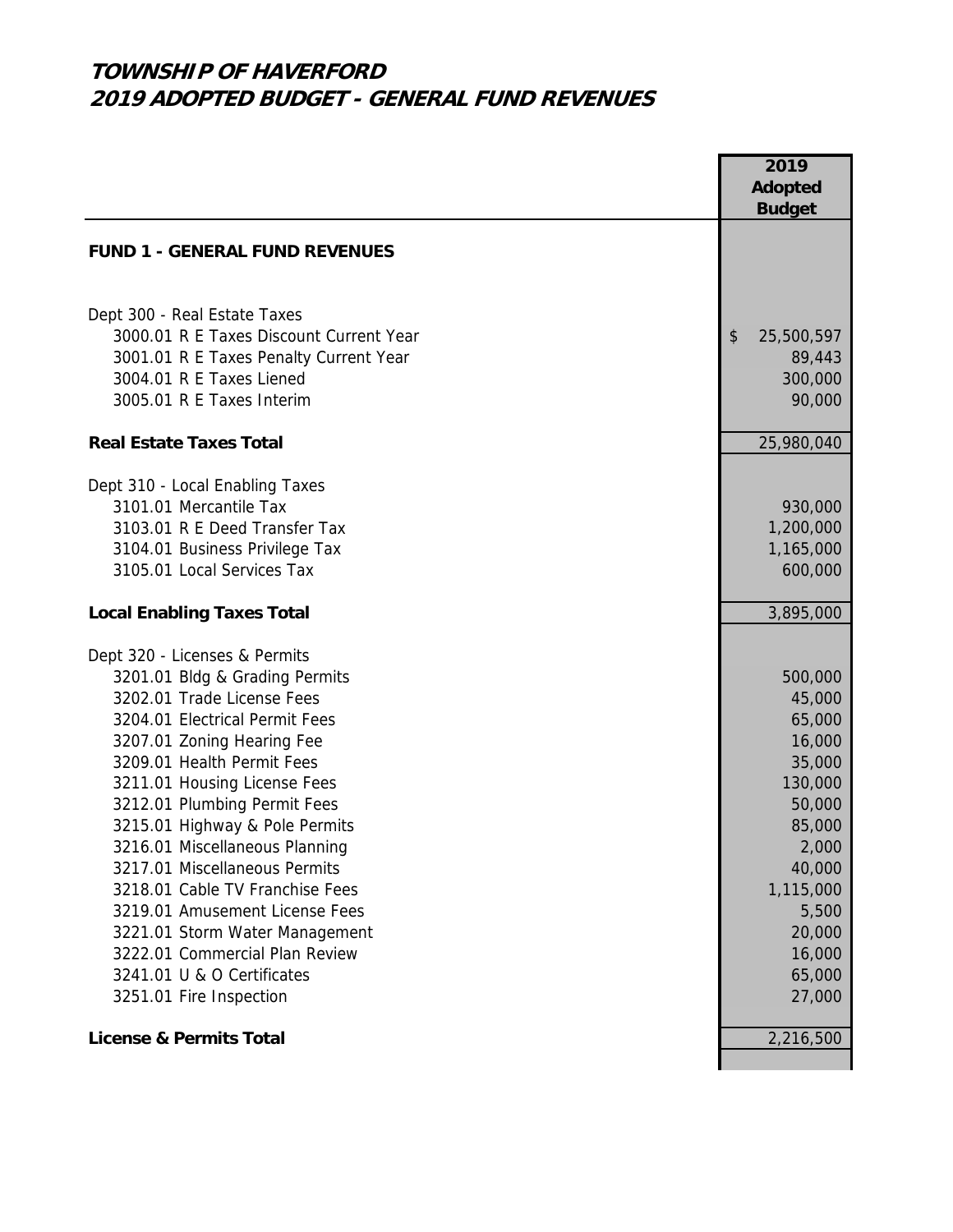|                                         | 2019<br><b>Adopted</b><br><b>Budget</b> |
|-----------------------------------------|-----------------------------------------|
| Dept 330 - Fines & Forfeitures          |                                         |
| 3302.01 Parking Meter Fines             | 55,000                                  |
| 3303.01 Fines - Magistrates             | 130,000                                 |
| <b>Fines &amp; Forfeitures Total</b>    | 185,000                                 |
| Dept 340 - Interest & Rents             |                                         |
| 3401.01 Interest Income                 | 147,000                                 |
| 3404.01 Loan Repayments                 | 120,000                                 |
| 3420.01 Rental of Properties            | 537,349                                 |
| 3421.01 Bus Shelter                     | 24,000                                  |
| <b>Interest &amp; Rent Total</b>        | 828,349                                 |
| Dept 350 - Intergovernmental Revenues   |                                         |
| 3501.01 PURTA Refund                    | 28,000                                  |
| 3502.01 Penndot Contracted Snow         | 70,000                                  |
| 3503.01 State Police Fines              | 22,000                                  |
| 3505.01 State Aid Pension Act 205       | 1,190,000                               |
| 3506.01 State Aid Volunteer Fire        | 320,000                                 |
| 3507.01 State Aid Liquid Fuels          | 1,342,867                               |
| 3508.01 State Aid Recycling Performance | 85,000                                  |
| 3509.01 Alcohol Beverage Licenses       | 10,000                                  |
| 3510.01 State Aid Act 147               | 1,400                                   |
| <b>Intergovernmental Revenues Total</b> | 3,069,267                               |
| Dept 360 - Departmental Earnings        |                                         |
| 3601.01 Parking Stickers                | 16,000                                  |
| 3602.01 Meter Coin Collections          | 147,000                                 |
| 3603.01 Trash Fee Discount Curr Year    | 3,612,704                               |
| 3604.01 Trash Fee Penalty Curr Year     | 12,580                                  |
| 3605.01 Trash Fee Prior Year            | 500                                     |
| 3606.01 Bulk Trash Fees                 | 65,000                                  |
| 3607.01 Contract Jobs By Public Works   | 21,500                                  |
| 3613.01 Reserve Vending Machines        | 2,500                                   |
| 3614.01 Recreation Programs             | 1,300,000                               |
| 3615.01 Haverford Day Income            | 37,000                                  |
| 3616.01 Real Estate Certification Fee   | 12,000                                  |
| 3619.01 Alarm Fees                      | 16,500                                  |
| 3620.01 Police Photocopy                | 22,000                                  |
| 3621.01 Crossing Guards - HTSD          | 203,904                                 |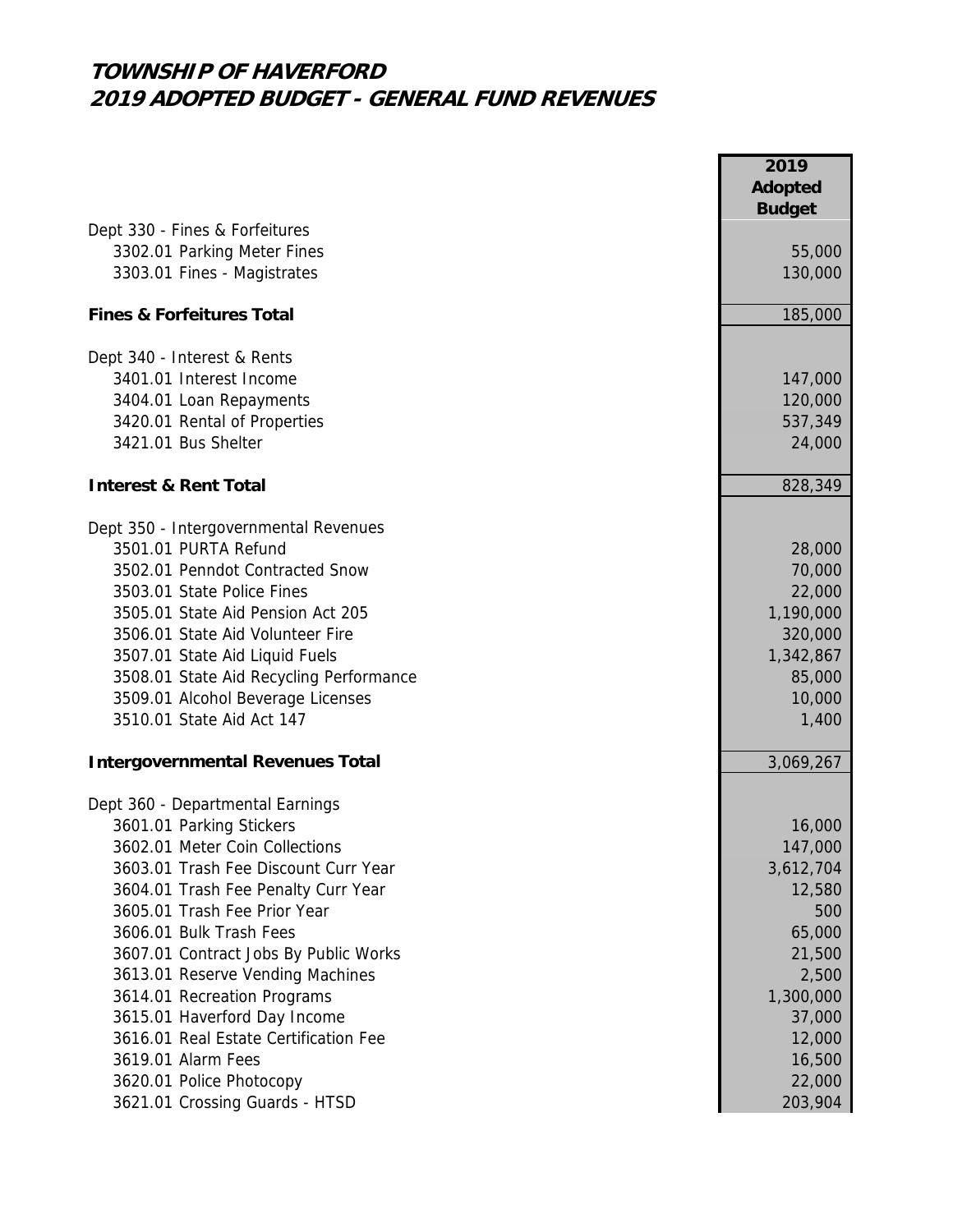|                                           | 2019           |
|-------------------------------------------|----------------|
|                                           | <b>Adopted</b> |
|                                           | <b>Budget</b>  |
| 3622.01 Special Police Details            | 150,000        |
| 3624.01 Police Application Fee            | 3,600          |
| 3625.01 Livescan Fees                     | 20,000         |
| 3626.01 Police Towing Admin Fee           | 19,000         |
| 3627.01 Police Fingerprinting Fee         | 6,000          |
| 3630.01 Emergency Medical Services        | 150,000        |
| <b>Department Earnings Total</b>          | 5,817,788      |
| Department of Skating                     |                |
| 3631.01 Public Skating                    | 105,000        |
| 3632.01 Group Rental Income               | 15,000         |
| 3633.01 Skate Rental Fees                 | 20,000         |
| 3634.01 Space Rentals                     | 19,680         |
| 3636.01 Free Style                        | 40,000         |
| 3639.01 Miscellaneous Sales               | 4,500          |
| 3640.01 ICSHL Gate & Ice                  | 65,000         |
| 3641.01 Lessons                           | 87,000         |
| 3643.01 Pass Books                        | 15,000         |
| 3646.01 Game Room Commissions             | 6,500          |
| 3651.01 Vending Machine Sales             | 5,000          |
| 3652.01 Summer Hockey Programs            | 72,500         |
| 3653.01 Private Ice Rental                | 46,500         |
| 3654.01 Advertising                       | 20,000         |
| 3656.01 Winter Hockey Programs            | 400,000        |
| 3657.01 Open Hockey                       | 15,000         |
| <b>Department of Skating Total</b>        | 936,680        |
| Dept 370 - Other                          |                |
| 3702.01 Miscellaneous Items               | 235,000        |
| 3703.01 Library Reimb Health Benefits     | 87,354         |
| 3704.01 Library Reimb GTL                 | 2,300          |
| 3705.01 Library Reimb Pension Costs       | 31,616         |
| 3706.01 Employee/Retiree Reimb: Health    | 496,485        |
| 3707.01 Employee/Retiree Reimb: Life      | 3,000          |
| 3710.01 Workers Compensation Refund       | 40,000         |
| 3721.01 Sale of Recycled Materials        | 5,000          |
| 3951.01 Refund of Prior Year Expenditures |                |
|                                           |                |
| <b>Other Income Total</b>                 | 900,755        |
|                                           |                |

**2019**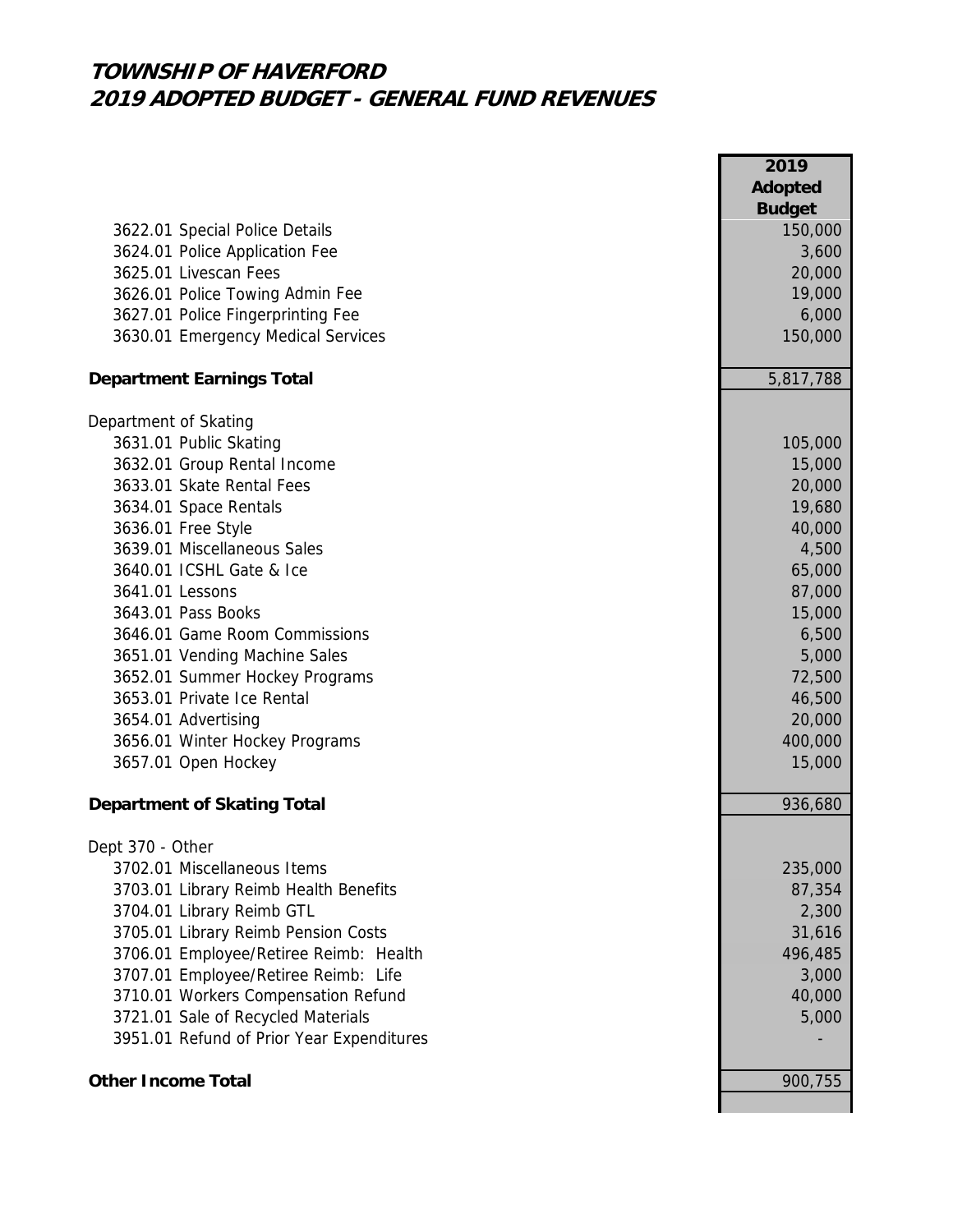|                                              | 2019          |
|----------------------------------------------|---------------|
|                                              | Adopted       |
|                                              | <b>Budget</b> |
| Dept 390 - Interfund Transfers & Other       |               |
| 3920.01 Sewer Fund Reimbursement             | 600,000       |
| 3921.01 Transfer from Other Funds            |               |
| 3999.01 Fund Balance Forward                 | 490,000       |
|                                              |               |
| <b>Interfund Transfers &amp; Other Total</b> | 1,090,000     |
|                                              |               |
| <b>Total General Fund Revenues</b>           | 44,919,379    |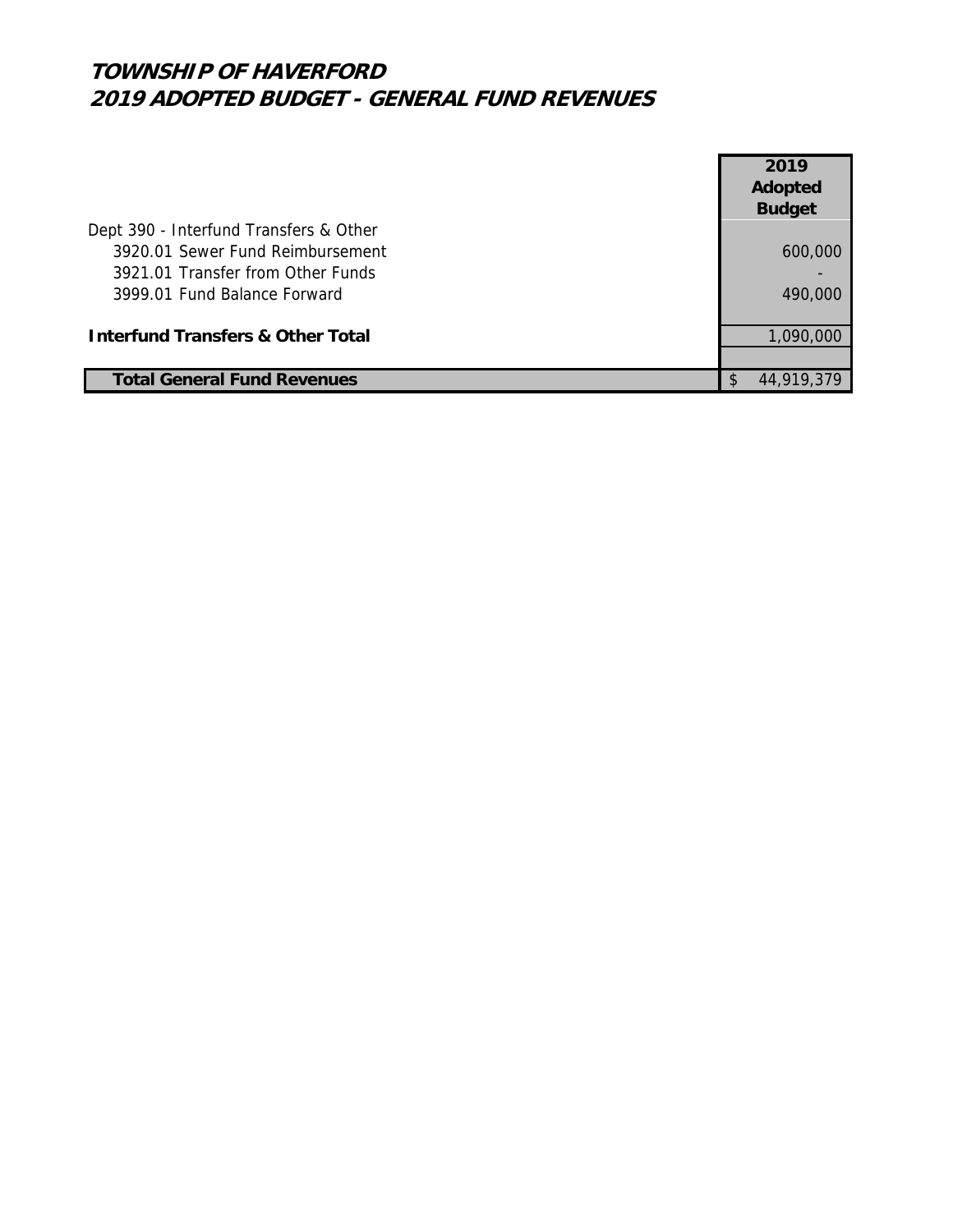|                                           | 2019<br><b>Adopted</b><br><b>Budget</b> |
|-------------------------------------------|-----------------------------------------|
| <b>FUND 1 - GENERAL FUND EXPENDITURES</b> |                                         |
| Dept. 400 - Administration                | \$<br>1,279,050                         |
| Dept. 402 - Finance                       | 796,238                                 |
| Dept. 406 - Human Resources               | 220,932                                 |
| Dept. 407 - Informational Technology      | 496,328                                 |
| Dept. 409 - P/W - Town Bldgs              | 666,877                                 |
| Dept. 410 - Police                        | 17,406,721                              |
| Dept. 411 - Fire Protection               | 990,450                                 |
| Dept. 412 - EMS                           | 440,080                                 |
| Dept. 413 - Code Enforcement              | 974,742                                 |
| Dept. 416 - Community Development         | 600,641                                 |
| Dept. 427 - P/W - Sanitation              | 4,911,731                               |
| Dept. 430 - P/W - Highways                | 5,108,132                               |
| Dept. 432 - P/W - Snow Removal            | 272,563                                 |
| Dept. 434 - P/W - Street/Traffic Lighting | 778,500                                 |
| Dept. 440 - Auxiliary Functions           | 1,753,956                               |
| Dept. 450 - Parks & Recreation            | 2,201,360                               |
| Dept. 451 - Ice Skating Rink              | 760,156                                 |
| Dept. 454 - Parks Maintenance             | 1,247,024                               |
| Dept. 471 - Debt Service - Principal      | 1,915,000                               |
| Dept. 472 - Debt Service - Interest       | 2,098,898                               |
|                                           |                                         |
| <b>General Fund Expenditures</b>          | \$<br>44,919,379                        |

**Net Fund Performance \$** (0)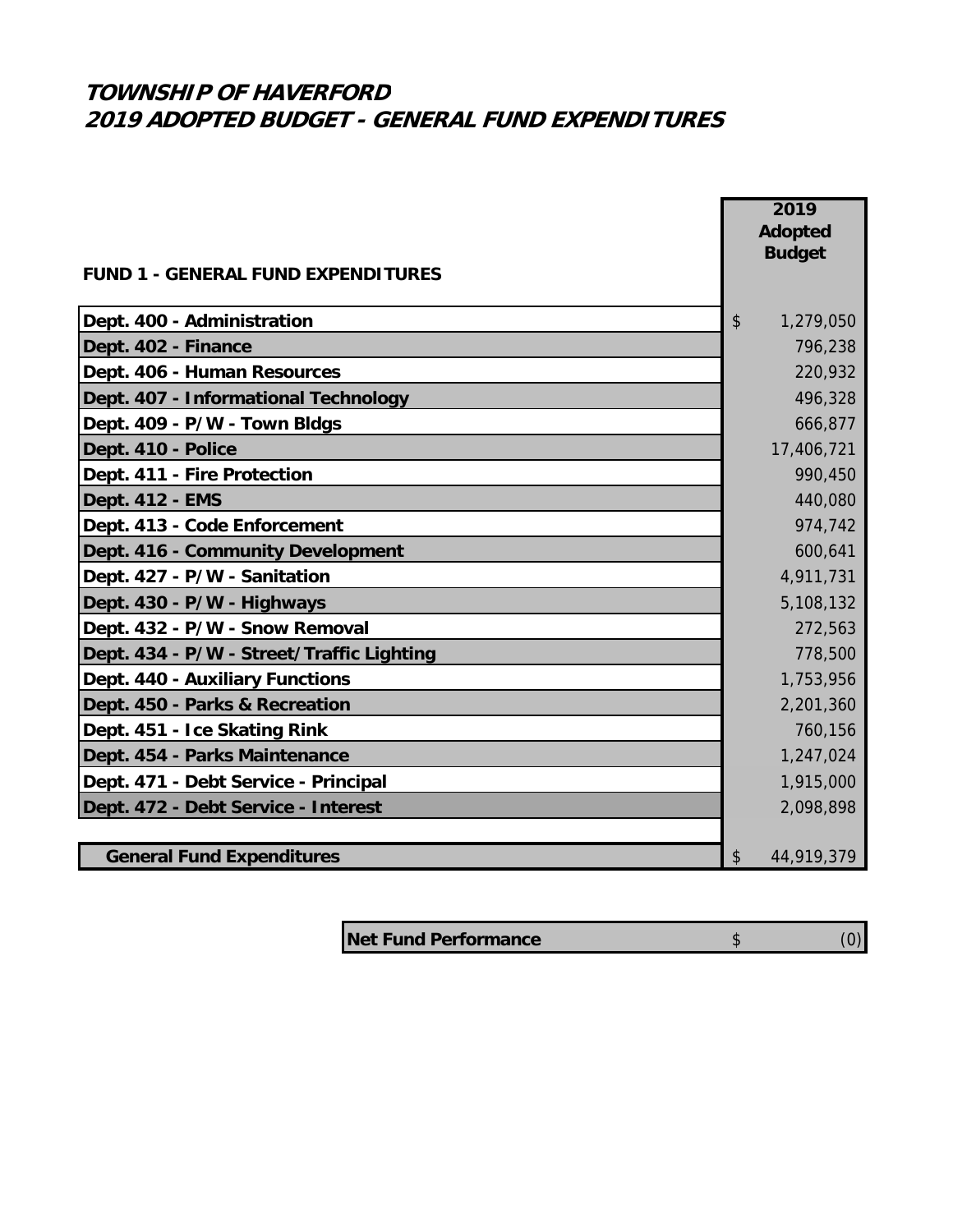# **TOWNSHIP OF HAVERFORD - ADMINISTRATION DEPARTMENT 2019 ADOPTED BUDGET - GENERAL FUND EXPENDITURES**

|                                           | 2019                                 |
|-------------------------------------------|--------------------------------------|
|                                           | <b>Adopted</b>                       |
|                                           | <b>Budget</b>                        |
| <b>FUND 1 - GENERAL FUND EXPENDITURES</b> |                                      |
|                                           |                                      |
| Department 400 - Administration           |                                      |
| 1201.02 Wages - Full Time                 | $\boldsymbol{\mathsf{S}}$<br>566,217 |
| 1202.02 Wages - Elected Officials         | 30,600                               |
| 1209.02 Wages - Perfect Attendence        | 1,500                                |
| 1500.02 Life Insurance                    | 2,800                                |
| 1505.02 Health Benefits                   | 257,924                              |
| 1510.02 Rx/Dental/Vision/LTD              | 82,799                               |
| 1515.02 Pension Fund                      | 49,759                               |
| 1520.02 Workers Compensation              | 20,142                               |
| 1900.02 Social Security                   | 25,096                               |
| 1901.02 Medicare                          | 8,676                                |
| 2000.02 Miscellaneous Expense             | 8,000                                |
| 2001.02 Commissioners Expense             | 60,000                               |
| 2002.02 Office Supplies                   | 3,000                                |
| 2101.02 Postage Expense                   | 1,498                                |
| 2102.02 Ordinance Book Updates            | 8,000                                |
| 2106.02 Advertising                       | 10,000                               |
| 2216.02 Bonding Insurance - Twp Mgr       | 5,000                                |
| 2600.02 Assoc Dues & Memberships          | 3,000                                |
| 2601.02 Publications & Subscriptions      | 1,200                                |
| 2602.02 Training                          | 2,500                                |
| 2902.02 Legal Expenses                    | 60,000                               |
| 2903.02 Professional Fees & Special Cases | 25,000                               |
| 3000.02 Communications                    | 6,000                                |
| 4000.02 Copier Lease/Maintenance          | 320                                  |
| 4106.02 Public Officers/EPLI Insurance    | 33,727                               |
| 4117.02 Vehicle Insurance                 | 1,804                                |
| 5100.02 Vehicle Fuel Expense              | 1,488                                |
| 5107.02 Vehicle Maintenance               | 3,000                                |
|                                           |                                      |
| <b>Administration Total</b>               | \$<br>1,279,050                      |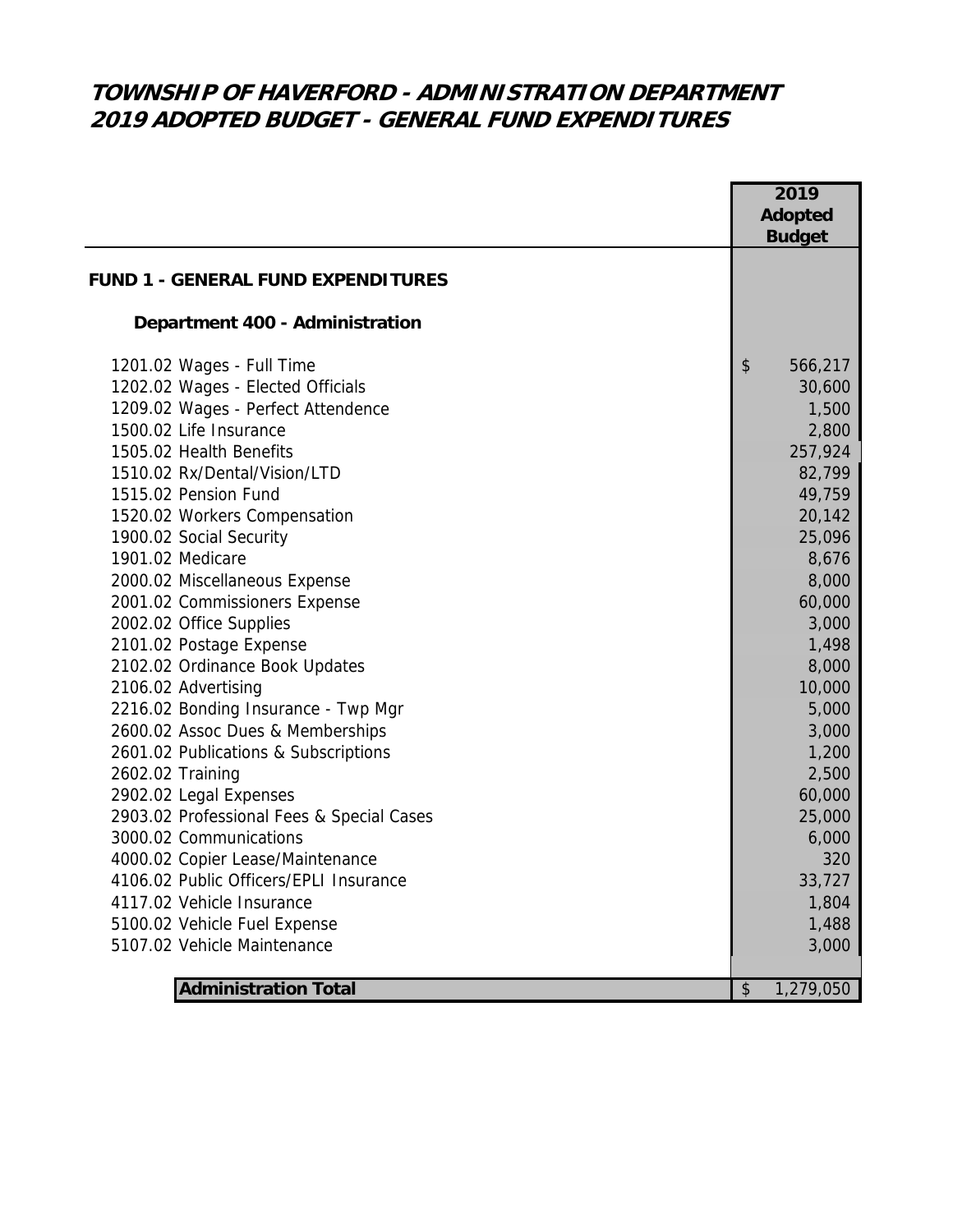# **TOWNSHIP OF HAVERFORD - FINANCE DEPARTMENT 2019 ADOPTED BUDGET - GENERAL FUND EXPENDITURES**

|                                              | 2019<br>Adopted                      |
|----------------------------------------------|--------------------------------------|
|                                              | <b>Budget</b>                        |
| <b>FUND 1 - GENERAL FUND EXPENDITURES</b>    |                                      |
| Department 402 - Finance                     |                                      |
| 1201.02 Wages - Full Time                    | $\boldsymbol{\mathsf{S}}$<br>370,407 |
| 1204.02 Wages - Part Time                    | 26,250                               |
| 1209.02 Wages - Perfect Attendence           | 750                                  |
| 1500.02 Life Insurance                       | 950                                  |
| 1505.02 Health Benefits                      | 44,961                               |
| 1510.02 Rx/Dental/Vision/LTD                 | 4,991                                |
| 1515.02 Pension Fund                         | 53,265                               |
| 1520.02 Workers Compensation                 | 13,218                               |
| 1900.02 Social Security                      | 23,239                               |
| 1901.02 Medicare                             | 5,762                                |
| 2000.02 Miscellaneous Expense                | 500                                  |
| 2002.02 Office Supplies                      | 8,000                                |
| 2005.02 Computer Expense                     | 15,000                               |
| 2101.02 Postage Expense                      | 4,415                                |
| 2216.02 Bonding Insurance - Finance Director | 5,000                                |
| 2600.02 Assoc Dues & Memberships             | 500                                  |
| 2602.02 Training                             | 3,000                                |
| 2903.02 Professional Services - Special      | 75,000                               |
| 2905.02 C P A Audit Expense                  | 33,500                               |
| 3000.02 Communications                       | 5,000                                |
| 4000.02 Copier Lease/Maintenance             | 1,180                                |
| 4003.02 Trash Fee Rebate                     | 150                                  |
| 4500.02 Tax Collection Fee                   | 101,200                              |
| <b>Finance Total</b>                         | \$<br>796,238                        |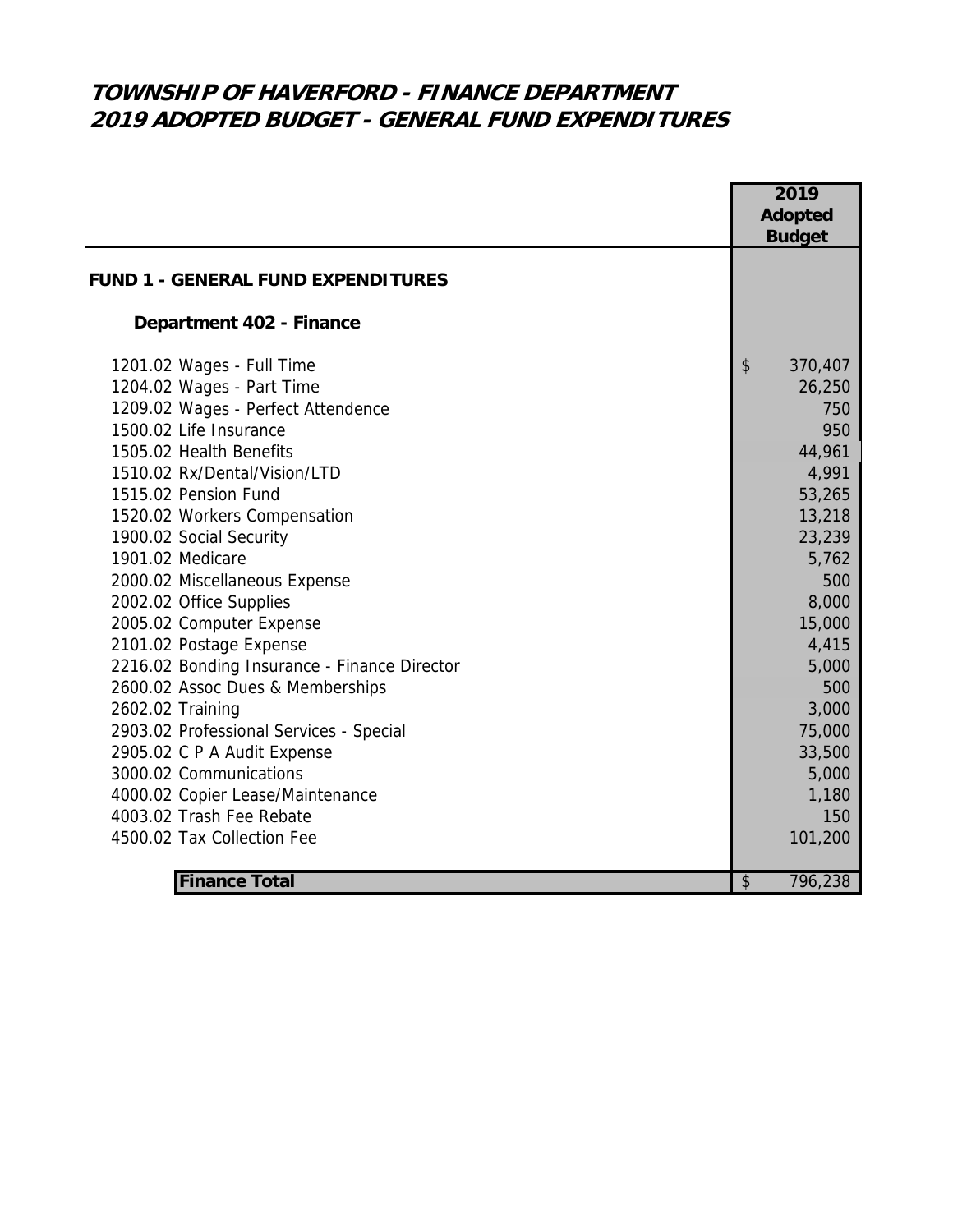# **TOWNSHIP OF HAVERFORD - HUMAN RESOURCES DEPARTMENT 2019 ADOPTED BUDGET - GENERAL FUND EXPENDITURES**

|                                           |                           | 2019           |
|-------------------------------------------|---------------------------|----------------|
|                                           |                           | <b>Adopted</b> |
|                                           |                           | <b>Budget</b>  |
| <b>FUND 1 - GENERAL FUND EXPENDITURES</b> |                           |                |
| Department 406 - Human Resources          |                           |                |
| 1201.02 Wages - Full Time                 | \$                        | 94,942         |
| 1209.02 Wages - Perfect Attendence        |                           |                |
| 1500.02 Life Insurance                    |                           | 300            |
| 1505.02 Health Benefits                   |                           | 4,278          |
| 1510.02 Rx/Dental/Vision/LTD              |                           | 2,875          |
| 1515.02 Pension Fund                      |                           | 24,879         |
| 1520.02 Workers Compensation              |                           | 3,147          |
| 1900.02 Social Security                   |                           | 5,886          |
| 1901.02 Medicare                          |                           | 1,377          |
| 2002.02 Office Supplies                   |                           | 1,500          |
| 2005.02 Computer Expense                  |                           | 6,000          |
| 2101.02 Postage Expense                   |                           | 1,148          |
| 2226.02 Admin Charge Delta Dental         |                           | 20,268         |
| 2227.02 Admin Charge Prescription Service |                           | 19,050         |
| 2228.02 Admin Charge Vision Plan          |                           | 1,462          |
| 2251.02 PA Unemploy Comp Fund             |                           | 28,000         |
| 3000.02 Communications                    |                           | 1,000          |
| 3100.02 Civilian Drug/Background Testing  |                           | 4,500          |
| 4000.02 Copier Lease/Maintenance          |                           | 320            |
| <b>Human Resources Total</b>              | $\boldsymbol{\mathsf{S}}$ | 220,932        |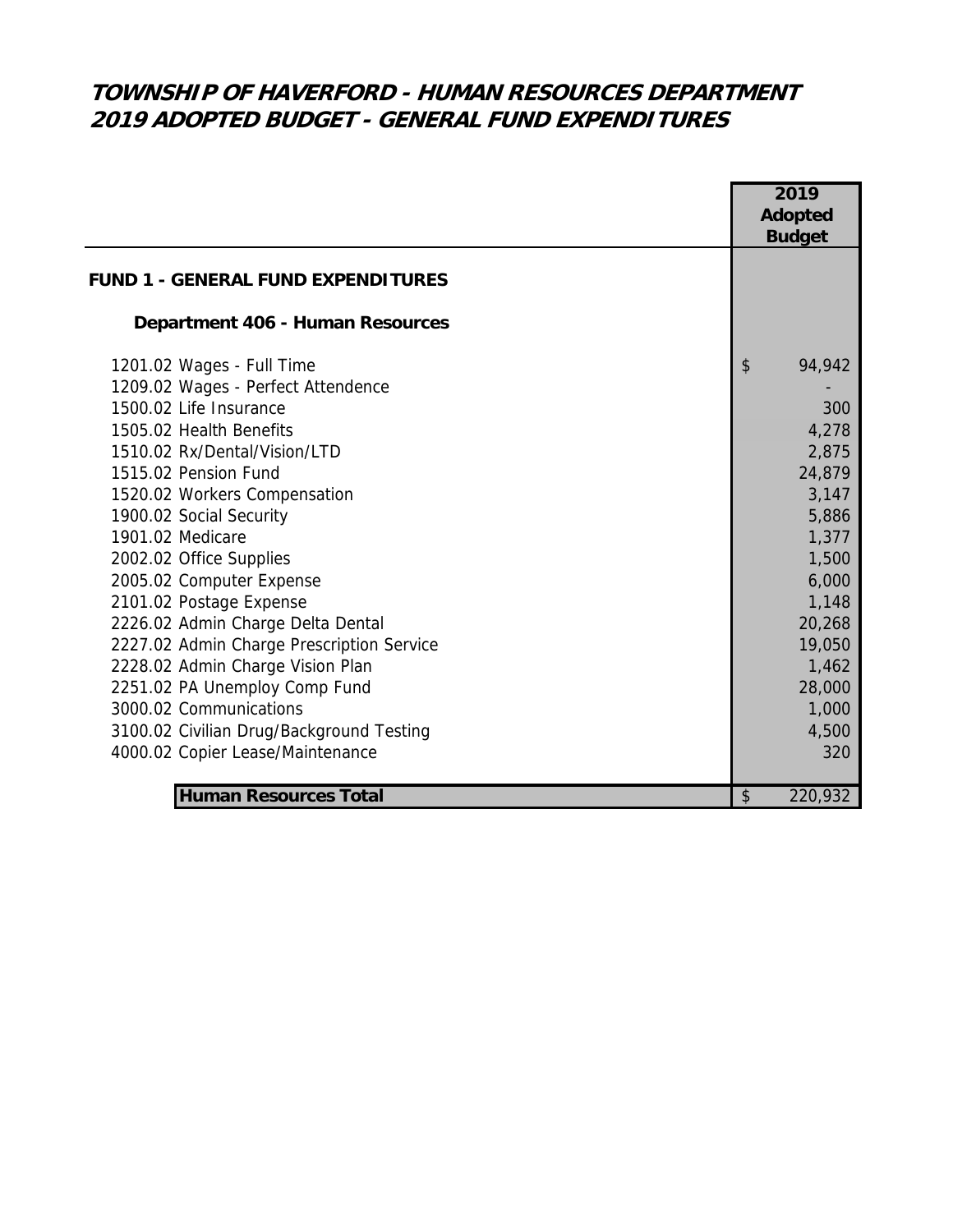# **TOWNSHIP OF HAVERFORD - INFO TECHNOLOGY DEPARTMENT 2019 ADOPTED BUDGET - GENERAL FUND EXPENDITURES**

|                                                | 2019           |
|------------------------------------------------|----------------|
|                                                | <b>Adopted</b> |
|                                                | <b>Budget</b>  |
| <b>FUND 1 - GENERAL FUND EXPENDITURES</b>      |                |
| <b>Department 407 - Information Technology</b> |                |
| 1201.02 Wages - Full Time                      | \$<br>298,770  |
| 1209.02 Wages - Perfect Attendence             | 2,250          |
| 1500.02 Life Insurance                         | 800            |
| 1505.02 Health Benefits                        | 57,794         |
| 1510.02 Rx/Dental/Vision/LTD                   | 8,251          |
| 1515.02 Pension Fund                           | 28,572         |
| 1520.02 Workers Compensation                   | 10,071         |
| 1900.02 Social Security                        | 18,663         |
| 1901.02 Medicare                               | 4,365          |
| 2000.02 Miscellaneous Expense                  | 2,000          |
| 2002.02 Office Supplies                        | 1,000          |
| 2005.02 Computer Expense                       | 45,000         |
| 2602.02 Training                               | 3,000          |
| 2903.02 Professional Services                  | 3,000          |
| 3000.02 Communications                         | 6,000          |
| 4117.02 Vehicle Insurance                      | 1,804          |
| 5100.02 Vehicle Fuel Expense                   | 1,488          |
| 5107.02 Vehicle Maintenance                    | 1,000          |
| 9065.02 Cable Supplies                         | 2,500          |
|                                                |                |
| <b>Information Technology Total</b>            | \$<br>496,328  |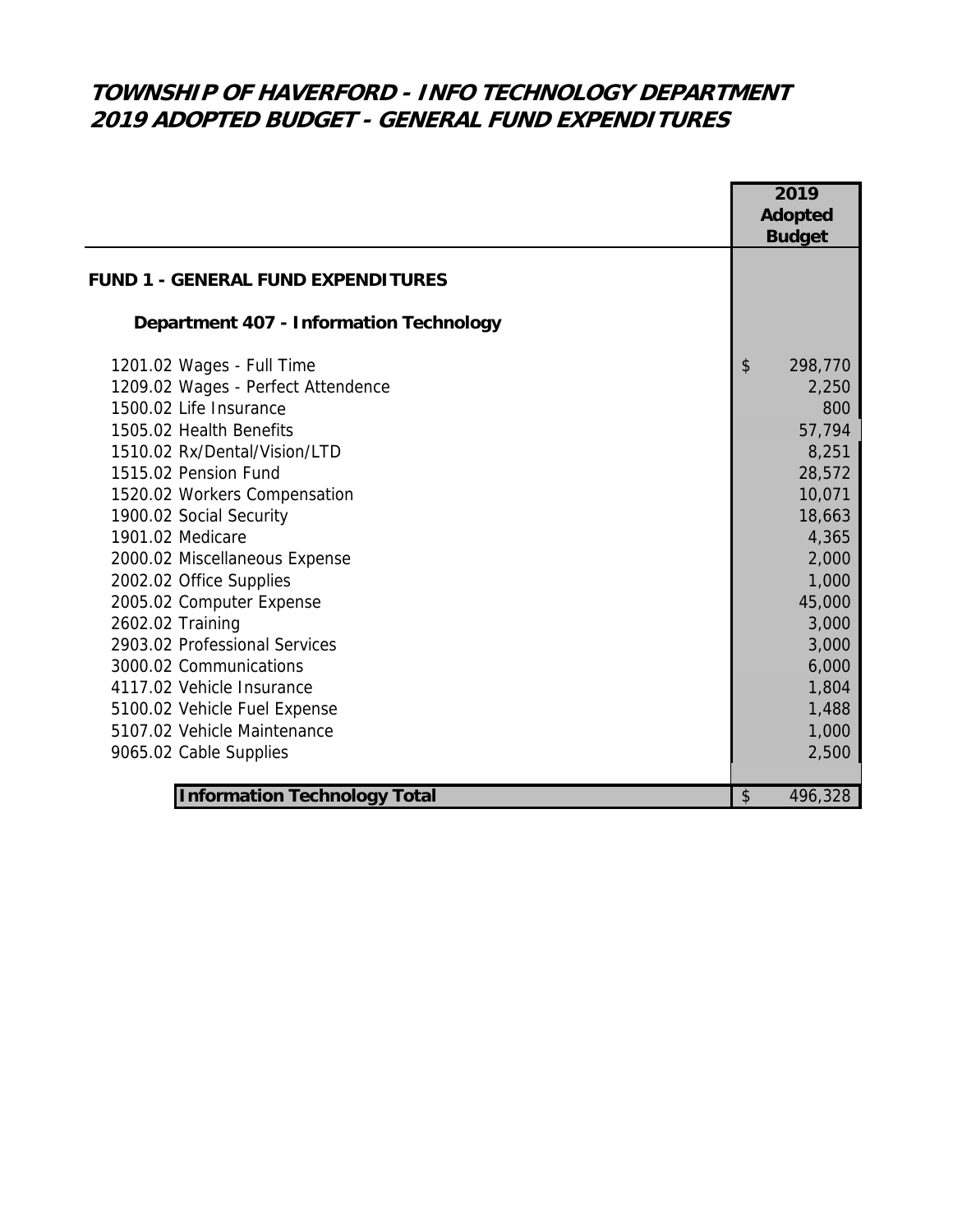# **TOWNSHIP OF HAVERFORD - PW DEPT (TOWN BUILDINGS) 2019 ADOPTED BUDGET - GENERAL FUND EXPENDITURES**

|                                           | 2019           |
|-------------------------------------------|----------------|
|                                           | <b>Adopted</b> |
|                                           | <b>Budget</b>  |
| <b>FUND 1 - GENERAL FUND EXPENDITURES</b> |                |
| Department 409 - P/W - Town Buildings     |                |
| 1201.02 Wages - Full Time                 | \$<br>64,361   |
| 1204.02 Wages - Part Time                 | 26,932         |
| 1209.02 Wages - Perfect Attendence        |                |
| 1210.02 Wages - Overtime                  | 500            |
| 1500.02 Life Insurance                    | 200            |
| 1505.02 Health Benefits                   | 18,891         |
| 1510.02 Rx/Dental/Vision/LTD              | 3,516          |
| 1515.02 Pension Fund                      | 26,749         |
| 1520.02 Workers Compensation              | 3,147          |
| 1900.02 Social Security                   | 5,691          |
| 1901.02 Medicare                          | 1,331          |
| 2013.02 Utilities                         | 130,000        |
| 2903.02 Professional Services             | 35,980         |
| 3830.02 Rent of Facilities                | 15,000         |
| 4008.02 Repairs, Maintenance, Operations  | 33,150         |
| 4010.02 Elevator Inspection/Maintenance   | 2,500          |
| 4109.02 Property & Casualty Insurance     | 284,429        |
| 4128.02 Alarm Maintenance                 | 2,000          |
| 6000.02 Minor Equipment                   | 7,500          |
| 6050.02 Major Equipment                   | 5,000          |
|                                           |                |
| P/W - Town Buildings Total                | \$<br>666,877  |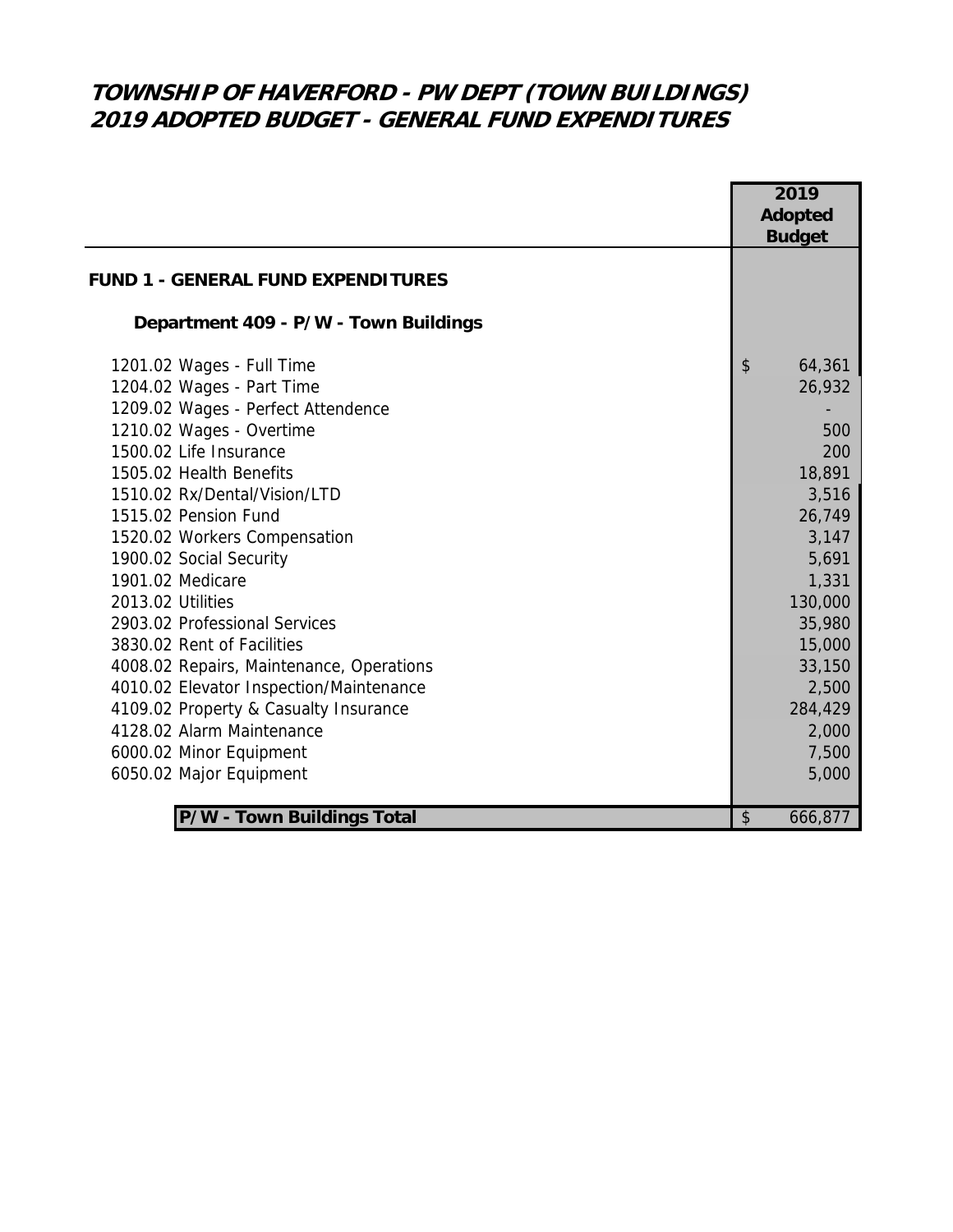# **TOWNSHIP OF HAVERFORD - POLICE DEPARTMENT 2019 ADOPTED BUDGET - GENERAL FUND EXPENDITURES**

|                                                                    | 2019<br><b>Adopted</b> |
|--------------------------------------------------------------------|------------------------|
|                                                                    | <b>Budget</b>          |
| <b>FUND 1 - GENERAL FUND EXPENDITURES</b>                          |                        |
| Department 410 - Police                                            |                        |
| 1209.02 Wages - Perfect Attendence                                 | \$<br>3,000            |
| 1250.02 Wages - Chief & Deputy                                     | 296,047                |
| 1251.02 Wages - Lieutenants                                        | 327,582                |
| 1252.02 Wages - Sargeants                                          | 1,095,035              |
| 1253.02 Wages - Patrol                                             | 4,815,143              |
| 1254.02 Wages - Special Details                                    | 121,875                |
| 1255.02 Wages - Night Differential                                 | 216,000                |
| 1256.02 Wages - Festive Holiday                                    | 84,000                 |
| 1257.02 Wages - Police Longevity                                   | 665,946                |
| 1258.02 Wages - Police Unused Sick                                 | 137,338                |
| 1259.02 Wages - Police Overtime                                    | 164,800                |
| 1260.02 Wages - Police Admin                                       | 257,006                |
| 1261.02 Wages - Animal Control                                     | 54,778                 |
| 1263.02 Wages - Meter Enforcement                                  | 63,380                 |
| 1264.02 Wages - Crossing Guards                                    | 360,000                |
| 1265.02 Wages - Police Info Assistants<br>1267.02 Wages - Overtime | 65,750<br>3,000        |
| 1500.02 Life Insurance                                             | 1,500                  |
| 1501.02 Life Insurance - Police                                    | 27,700                 |
| 1502.02 Life Insurance - Retired                                   | 5,900                  |
| 1505.02 Health Benefits                                            | 160,164                |
| 1506.02 Health Benefits - Police                                   | 1,536,813              |
| 1507.02 Health Benefits - Retired Police                           | 684,925                |
| 1510.02 Rx/Dental/Vision/LTD                                       | 38,233                 |
| 1511.02 Rx/Dental/Vision/LTD - Police                              | 428,488                |
| 1512.02 Rx/Dental/Vision - Retired Police                          | 545,932                |
| 1515.02 Pension Fund                                               | 125,566                |
| 1516.02 Pension Fund - Police                                      | 3,465,636              |
| 1520.02 Workers Compensation                                       | 352,434                |
| 1525.02 Death Service Benefits                                     | 1,887                  |
| 1900.02 Social Security                                            | 49,843                 |
| 1901.02 Medicare                                                   | 126,595                |
| 2000.02 Miscellaneous Expenses                                     | 21,000                 |
| 2002.02 Office Supplies                                            | 7,000                  |
| 2003.02 Office Equipment & Furniture                               | 7,500                  |
| 2011.02 Building Maintenance                                       | 5,000                  |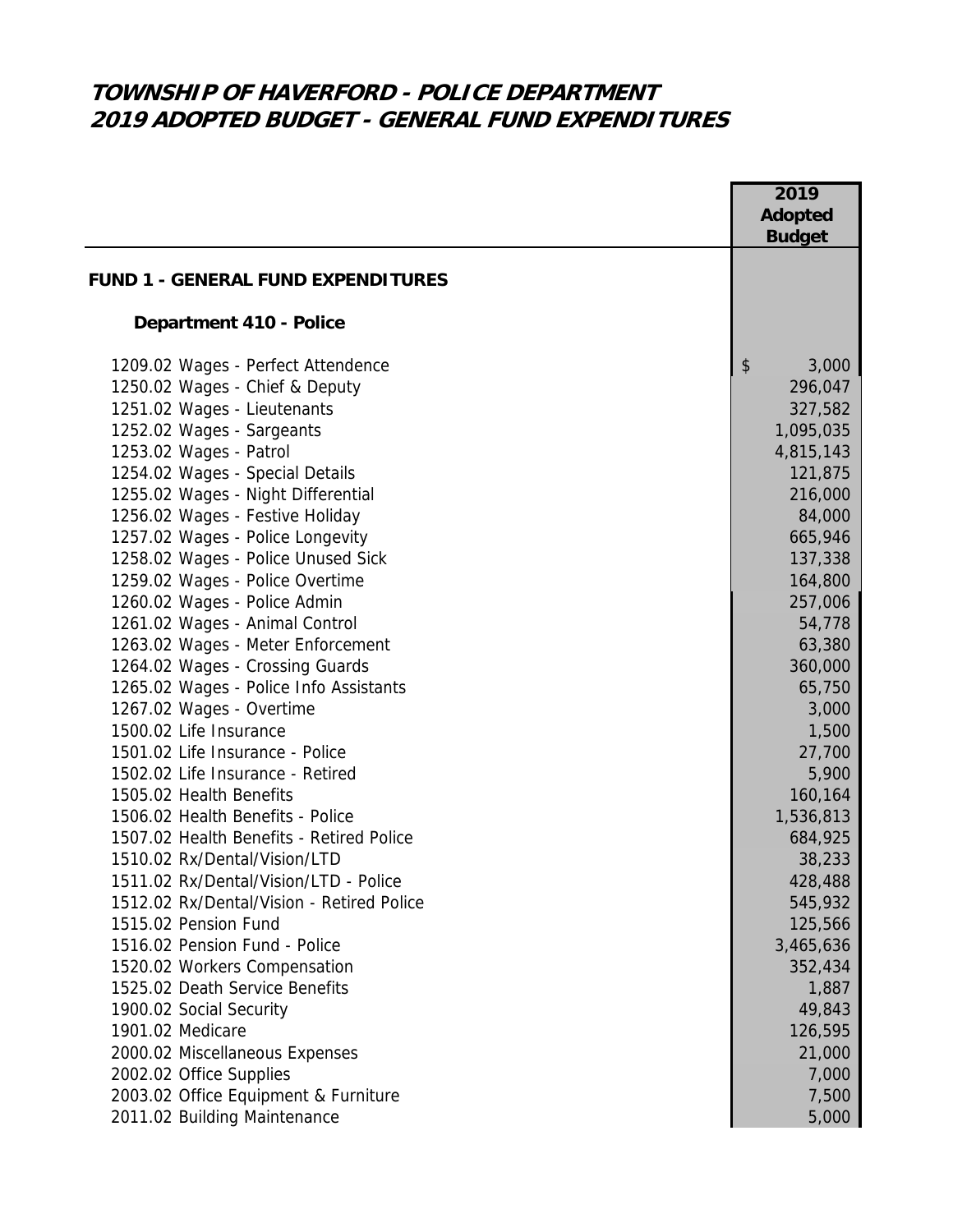## **TOWNSHIP OF HAVERFORD - POLICE DEPARTMENT 2019 ADOPTED BUDGET - GENERAL FUND EXPENDITURES**

|                                           | 2019             |
|-------------------------------------------|------------------|
|                                           | <b>Adopted</b>   |
|                                           | <b>Budget</b>    |
| <b>FUND 1 - GENERAL FUND EXPENDITURES</b> |                  |
|                                           |                  |
| 2101.02 Postage Expenses                  | 2,293            |
| 2106.02 Advertising                       | 750              |
| 2502.02 Animal Control                    | 7,000            |
| 2600.02 Assoc Dues & Memberships          | 2,500            |
| 2601.02 Publications & Subscriptions      | 4,500            |
| 2602.02 Training                          | 35,000           |
| 2803.02 Uniform Regular                   | 65,000           |
| 2807.02 Uniform Maintenance               | 18,000           |
| 2902.02 Legal Expenses                    | 3,000            |
| 3000.02 Communications                    | 58,000           |
| 3001.02 Radio Rent/Maintenance            | 21,500           |
| 4000.02 Copier Lease/Maintenance          | 13,524           |
| 4117.02 Vehicle Insurance                 | 48,719           |
| 4124.02 Police Professional Insurance     | 85,035           |
| 5100.02 Vehicle Fuel Expense              | 128,604          |
| 5107.02 Vehicle Maintenance               | 120,000          |
| 5500.02 Vehicle Accidents                 | 5,000            |
| 6000.02 Minor Equipment                   | 20,000           |
| 6103.02 Weapons/Ammunition/Pistol Range   | 25,000           |
| 6108.02 Drug Testing                      | 15,000           |
| 6109.02 Photography                       | 5,000            |
| 6111.02 Arbitration                       | 5,000            |
| 6112.02 Civil Service Commission          | 6,000            |
| 6113.02 Parking Meter Maintenance         | 8,000            |
| 6115.02 Auto Purchase Expense             | 277,000          |
| 6120.02 Body Armor                        | 20,000           |
| 6122.02 Printing Expenses                 | 3,500            |
| 6125.02 Live Scan Maintenance             | 50,000           |
| 6141.02 Canine Development                | 25,000           |
| 6142.02 Community Service                 | 2,500            |
| 7002.02 Police Grant Expenses             |                  |
| 9219.02 Credit Card Processing            | 3,500            |
|                                           |                  |
| <b>Police Total</b>                       | 17,406,721<br>\$ |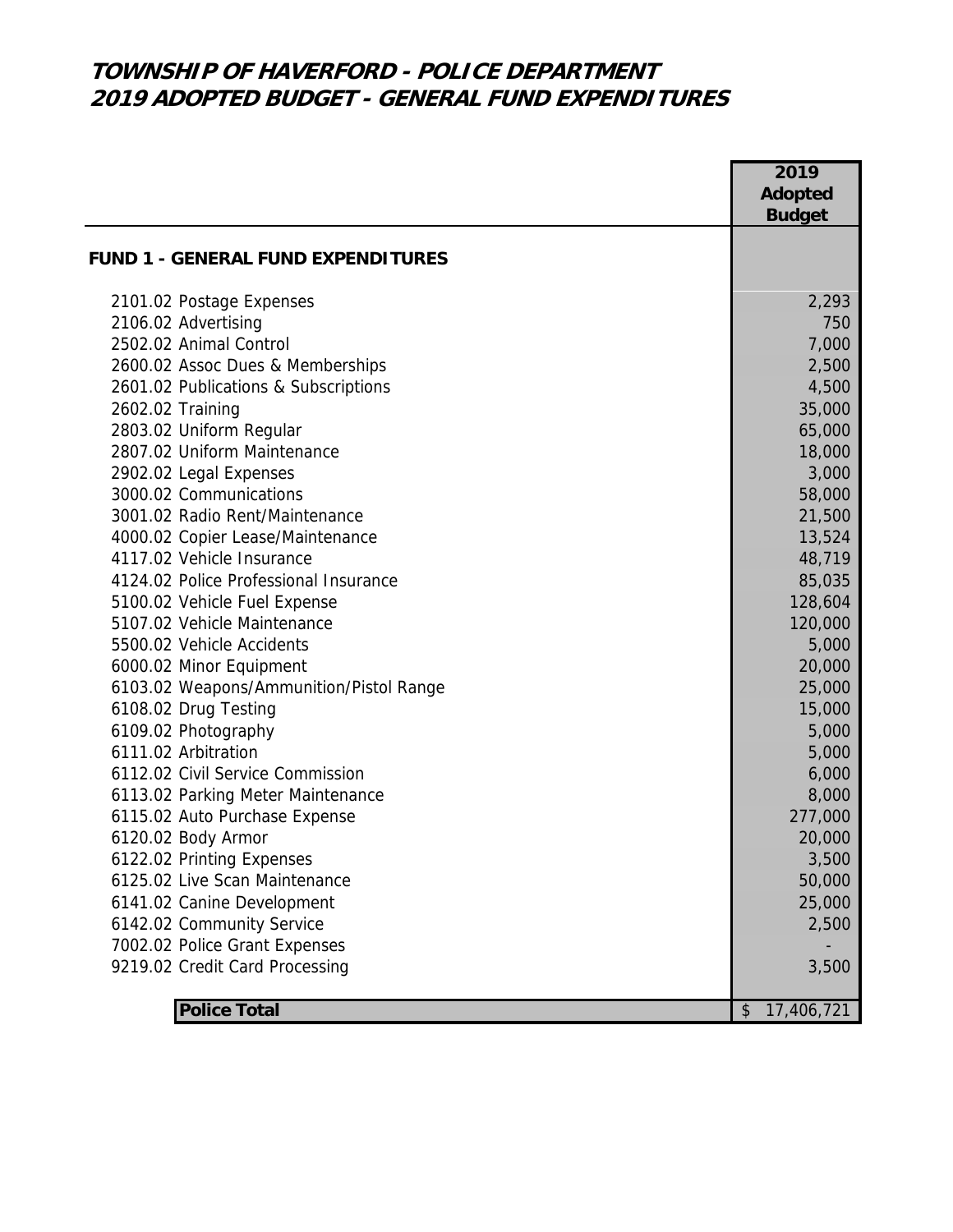# **TOWNSHIP OF HAVERFORD - FIRE PROTECTION DEPARTMENT 2019 ADOPTED BUDGET - GENERAL FUND EXPENDITURES**

|                                                                                                                                                                                                                                                                                                                                                                                                                                                                                                                                                          |                           | 2019<br><b>Adopted</b><br><b>Budget</b>                                                                                                                             |
|----------------------------------------------------------------------------------------------------------------------------------------------------------------------------------------------------------------------------------------------------------------------------------------------------------------------------------------------------------------------------------------------------------------------------------------------------------------------------------------------------------------------------------------------------------|---------------------------|---------------------------------------------------------------------------------------------------------------------------------------------------------------------|
| <b>FUND 1 - GENERAL FUND EXPENDITURES</b>                                                                                                                                                                                                                                                                                                                                                                                                                                                                                                                |                           |                                                                                                                                                                     |
| <b>Department 411 - Fire Protection</b>                                                                                                                                                                                                                                                                                                                                                                                                                                                                                                                  |                           |                                                                                                                                                                     |
| 2016.02 Hydrant Rentals<br>2602.02 Training Expense<br>2603.02 Recruitment & Retention<br>3001.02 Radio Rent/Maintenance<br>3002.02 Fire Prevention<br>4119.02 Fire Truck Insurance<br>5100.02 Vehicle Fuel Expense<br>5107.02 Vehicle Maintenance<br>6000.02 Minor Equipment<br>7302.02 Radio Pagers<br>9014.02 Act 205 Volunteer Fire Relief Assoc<br>9015.02 Physicals<br>9101.02 Subsidy Oakmont Fire Co<br>9102.02 Subsidy Manoa Fire Co<br>9103.02 Subsidy Llanerch Fire Co<br>9104.02 Subsidy Bonair Fire Co<br>9105.02 Subsidy Brookline Fire Co | $\boldsymbol{\mathsf{S}}$ | 214,600<br>1,000<br>30,000<br>4,500<br>3,000<br>14,435<br>19,915<br>35,000<br>8,000<br>8,000<br>320,000<br>12,000<br>63,000<br>63,000<br>68,000<br>63,000<br>63,000 |
| <b>Fire Protection Total</b>                                                                                                                                                                                                                                                                                                                                                                                                                                                                                                                             | \$                        | 990,450                                                                                                                                                             |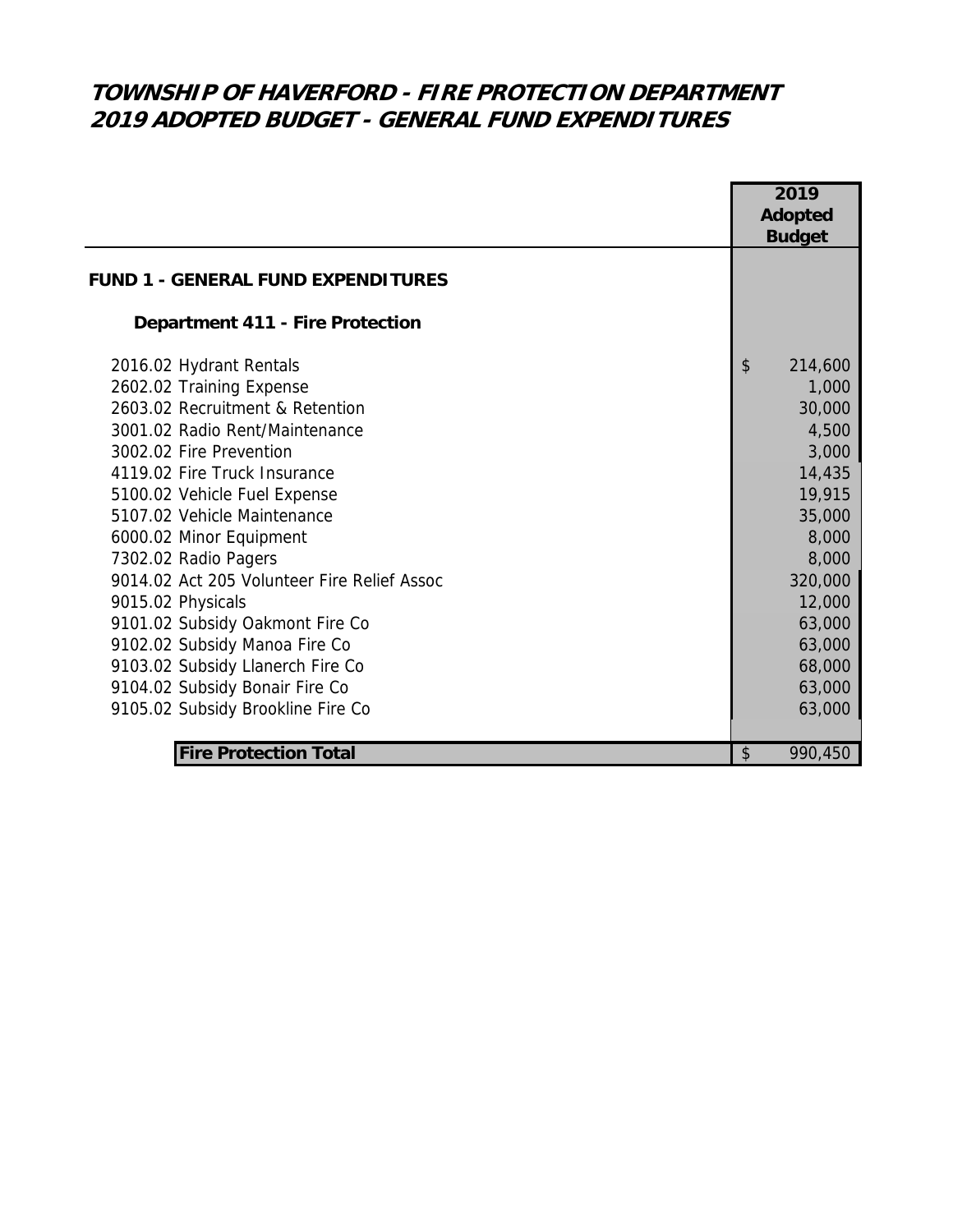# **TOWNSHIP OF HAVERFORD - EMS ADMINISTRATION 2019 ADOPTED BUDGET - GENERAL FUND EXPENDITURES**

|                                           |                           | 2019          |
|-------------------------------------------|---------------------------|---------------|
|                                           | <b>Adopted</b>            |               |
|                                           |                           | <b>Budget</b> |
| <b>FUND 1 - GENERAL FUND EXPENDITURES</b> |                           |               |
| Department 412 - EMS Administration       |                           |               |
| 1203.02 Wages - Paramedic FT              | \$                        | 200,181       |
| 1205.02 Wages - Paramedic PT              |                           | 5,000         |
| 1209.02 Wages - Perfect Attendence        |                           | 750           |
| 1210.02 Wages - Overtime                  |                           | 6,000         |
| 1500.02 Life Insurance                    |                           | 800           |
| 1505.02 Health Benefits                   |                           | 50,564        |
| 1510.02 Rx/Dental/Vision/LTD              |                           | 33,909        |
| 1515.02 Pension Fund                      |                           | 49,759        |
| 1520.02 Workers Compensation              |                           | 6,924         |
| 1900.02 Social Security                   |                           | 13,140        |
| 1901.02 Medicare                          |                           | 3,073         |
| 2000.02 Miscellaneous Expenses            |                           | 3,500         |
| 2002.02 Office Supplies                   |                           | 1,000         |
| 2004.02 Medical Supplies                  |                           | 3,000         |
| 2013.02 Utilities                         |                           | 3,000         |
| 2803.02 Uniforms Regular                  |                           | 750           |
| 2903.02 Professional Services             |                           | 8,000         |
| 3000.02 Communications                    |                           | 9,000         |
| 4117.02 Vehicle Insurance                 |                           | 9,022         |
| 5100.02 Vehicle Fuel Expense              |                           | 23,208        |
| 5107.02 Vehicle Maintenance               |                           | 8,500         |
| 6000.02 Minor Equipment                   |                           | 1,000         |
|                                           |                           |               |
| <b>EMS Administration Total</b>           | $\boldsymbol{\mathsf{S}}$ | 440,080       |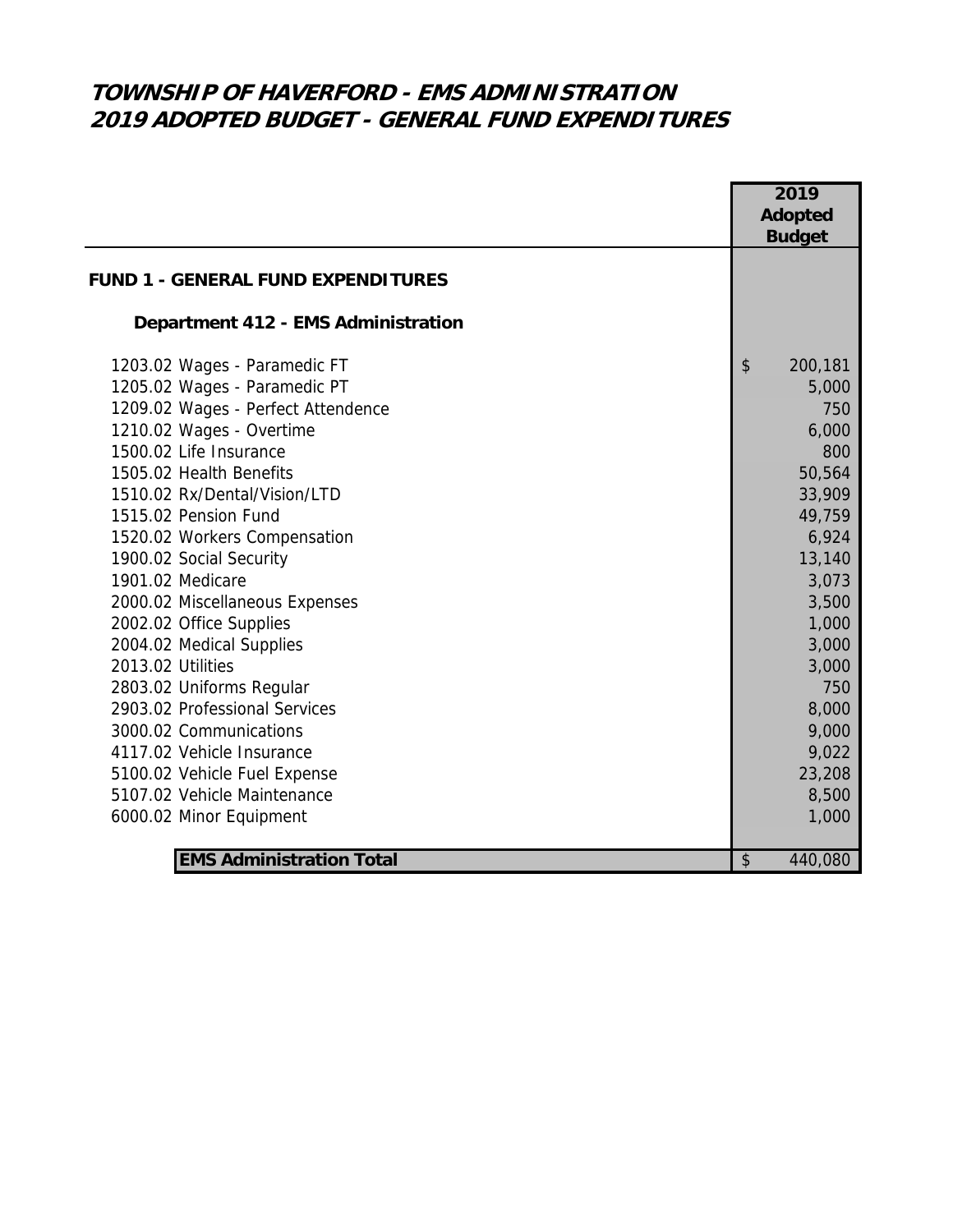# **TOWNSHIP OF HAVERFORD - CODE ENFORCEMENT DEPARTMENT 2019 ADOPTED BUDGET - GENERAL FUND EXPENDITURES**

|                                           | 2019                                 |
|-------------------------------------------|--------------------------------------|
|                                           | <b>Adopted</b>                       |
|                                           | <b>Budget</b>                        |
|                                           |                                      |
| <b>FUND 1 - GENERAL FUND EXPENDITURES</b> |                                      |
| Department 413 - Code Enforcement         |                                      |
| 1201.02 Wages - Full Time                 | $\boldsymbol{\mathsf{S}}$<br>509,732 |
| 1204.02 Wages - Part Time                 | 29,513                               |
| 1209.02 Wages - Perfect Attendence        | 1,500                                |
| 1500.02 Life Insurance                    | 1,800                                |
| 1505.02 Health Benefits                   | 135,815                              |
| 1510.02 Rx/Dental/Vision/LTD              | 21,766                               |
| 1515.02 Pension Fund                      | 150,351                              |
| 1520.02 Workers Compensation              | 18,253                               |
| 1900.02 Social Security                   | 33,526                               |
| 1901.02 Medicare                          | 7,841                                |
| 1950.02 Third Party Plan Reviews          | 6,000                                |
| 2000.02 Miscellaneous Expenses            | 3,000                                |
| 2002.02 Office Supplies                   | 3,000                                |
| 2005.02 Computer Expense                  | 4,000                                |
| 2101.02 Postage Expense                   | 3,374                                |
| 2501.02 Health Related Expense            | 3,000                                |
| 2600.02 Assoc Dues & Memberships          | 2,000                                |
| 2601.02 Publications & Subscriptions      | 300                                  |
| 2602.02 Training                          | 2,000                                |
| 2902.02 Legal expenses                    | 3,000                                |
| 2903.02 Professional Services - Special   | 1,000                                |
| 3000.02 Communications                    | 11,000                               |
| 4000.02 Copier Lease/Maintenance          | 1,180                                |
| 4117.02 Vehicle Insurance                 | 7,218                                |
| 5100.02 Vehicle Fuel Expense              | 8,573                                |
| 5107.02 Vehicle Maintenance               | 6,000                                |
| 6050.02 Major Equipment                   |                                      |
|                                           |                                      |
| <b>Code Enforcement Total</b>             | $\sqrt[6]{\frac{1}{2}}$<br>974,742   |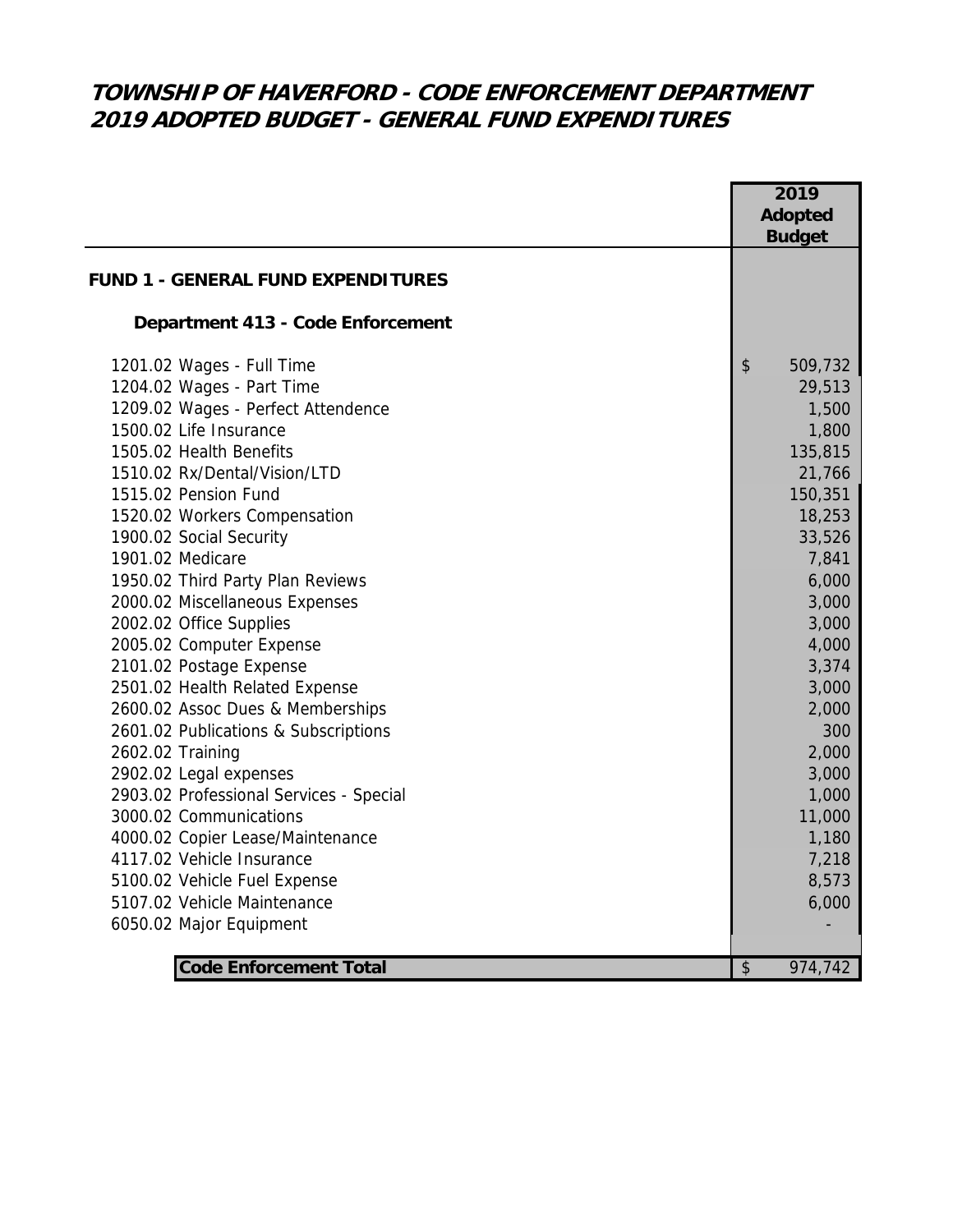# **TOWNSHIP OF HAVERFORD - COMMUNITY DEV DEPARTMENT 2019 ADOPTED BUDGET - GENERAL FUND EXPENDITURES**

|                                                    | 2019<br>Adopted<br><b>Budget</b> |
|----------------------------------------------------|----------------------------------|
| <b>FUND 1 - GENERAL FUND EXPENDITURES</b>          |                                  |
| <b>Department 416 - Community Development</b>      |                                  |
| 1201.02 Wages - Full Time                          | \$<br>175,158                    |
| 1202.02 Wages - Appointed Officials                | 32,500                           |
| 1209.02 Wages - Perfect Attendence                 | 750                              |
| 1500.02 Life Insurance                             | 500                              |
| 1505.02 Health Benefits                            | 28,235                           |
| 1510.02 Rx/Dental/Vision/LTD                       | 31,328                           |
| 1515.02 Pension Fund                               | 49,759                           |
| 1520.02 Workers Compensation                       | 6,924                            |
| 1900.02 Social Security                            | 12,921                           |
| 1901.02 Medicare<br>2000.02 Miscellaneous Expenses | 3,022<br>1,000                   |
| 2002.02 Office Supplies                            | 1,000                            |
| 2005.02 Computer Expense                           | 6,000                            |
| 2010.02 Secretarial Minutes                        | 2,750                            |
| 2101.02 Postage Expense                            | 3,474                            |
| 2106.02 Advertising                                | 8,000                            |
| 2211.02 Planning & Development                     | 50,000                           |
| 2600.02 Assoc Dues & Memberships                   | 5,000                            |
| 2902.02 Legal Expenses                             | 20,000                           |
| 2903.02 Professional Fees - Special Cases          | 125,000                          |
| 2904.02 Engineering Fees                           | 20,000                           |
| 2906.02 Engineering Fees - BMP Site Inspections    | 3,000                            |
| 3000.02 Communications                             | 2,000                            |
| 4000.02 Copier Lease/Maintenance                   | 320                              |
| 9010.02 Hearing Transcripts                        | 12,000                           |
|                                                    |                                  |
| <b>Comm Development Total</b>                      | \$<br>600,641                    |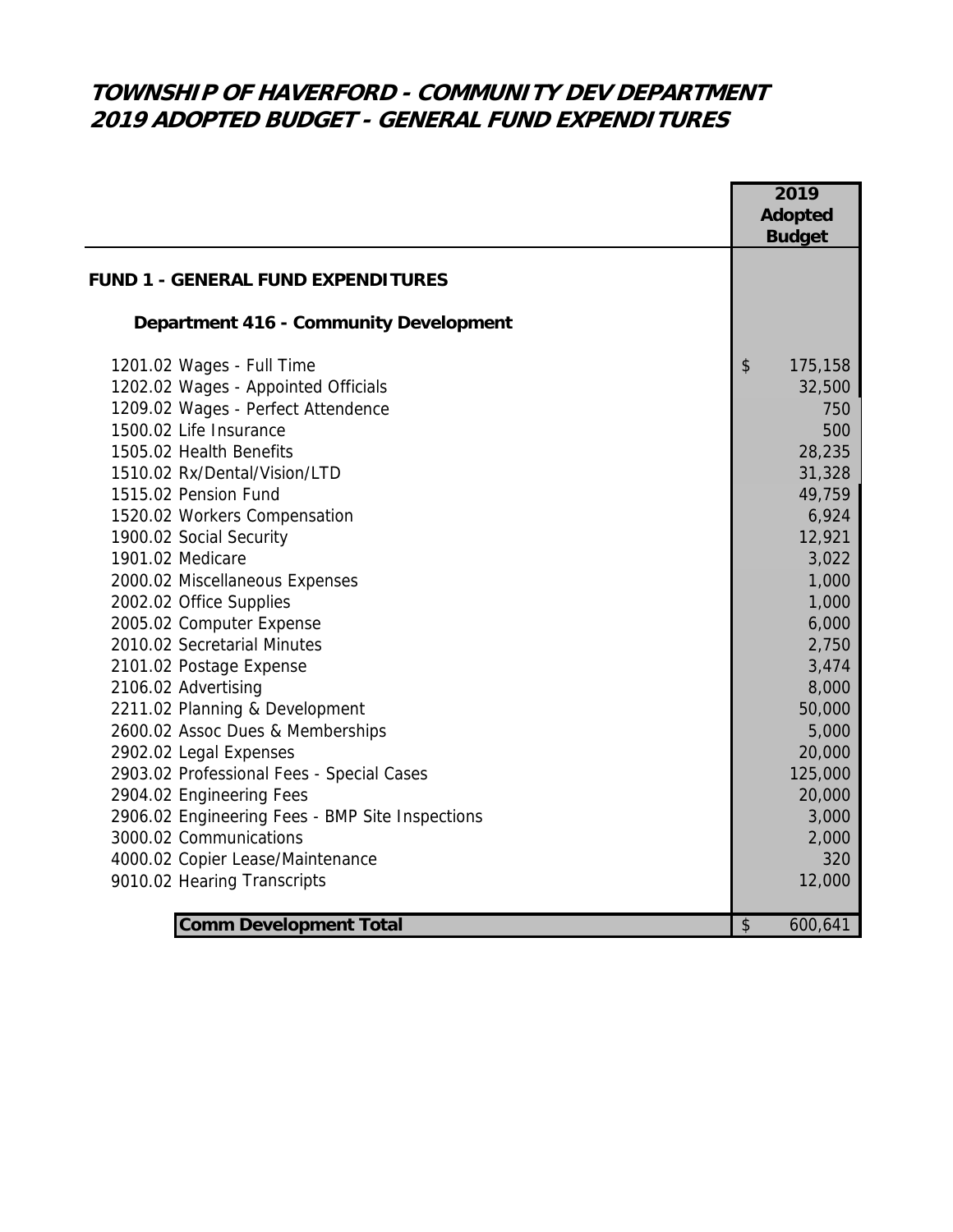# **TOWNSHIP OF HAVERFORD - PW DEPARTMENT (SANITATION) 2019 ADOPTED BUDGET - GENERAL FUND EXPENDITURES**

|                                           | 2019                                   |
|-------------------------------------------|----------------------------------------|
|                                           | <b>Adopted</b>                         |
|                                           | <b>Budget</b>                          |
| <b>FUND 1 - GENERAL FUND EXPENDITURES</b> |                                        |
|                                           |                                        |
| Department 427 - P/W - Sanitation         |                                        |
| 1201.02 Wages - Full Time                 | $\boldsymbol{\mathsf{S}}$<br>1,516,426 |
| 1204.02 Wages - Part Time                 | 382,774                                |
| 1209.02 Wages - Perfect Attendence        | 12,844                                 |
| 1210.02 Wages - Overtime                  | 1,500                                  |
| 1500.02 Life Insurance                    | 5,100                                  |
| 1505.02 Health Benefits                   | 431,896                                |
| 1510.02 Rx/Dental/Vision/LTD              | 81,287                                 |
| 1515.02 Pension Fund                      | 479,766                                |
| 1520.02 Workers Compensation              | 63,572                                 |
| 1900.02 Social Security                   | 118,640                                |
| 1901.02 Medicare                          | 27,746                                 |
| 2000.02 Miscellaneous Expenses            | 1,500                                  |
| 2101.02 Postage Expense                   | 5,000                                  |
| 2770.02 Bulk Pickup Expense               | 58,000                                 |
| 2771.02 Recycling                         | 258,000                                |
| 2772.02 Landfill/Disposal Cost            | 959,300                                |
| 2803.02 Uniforms                          | 4,400                                  |
| 3000.02 Communications                    | 3,000                                  |
| 3001.02 Radio Rent/Maintenance            | 1,200                                  |
| 4117.02 Vehicle Insurance                 | 18,044                                 |
| 5100.02 Vehicle Fuel Expense              | 150,439                                |
| 5107.02 Vehicle Maintenance               | 128,000                                |
| 6050.02 Major Equipment                   | 200,697                                |
| 9219.02 Credit Card Processing            | 2,600                                  |
|                                           |                                        |
| <b>P/W - Sanitation Total</b>             | $\sqrt{2}$<br>4,911,731                |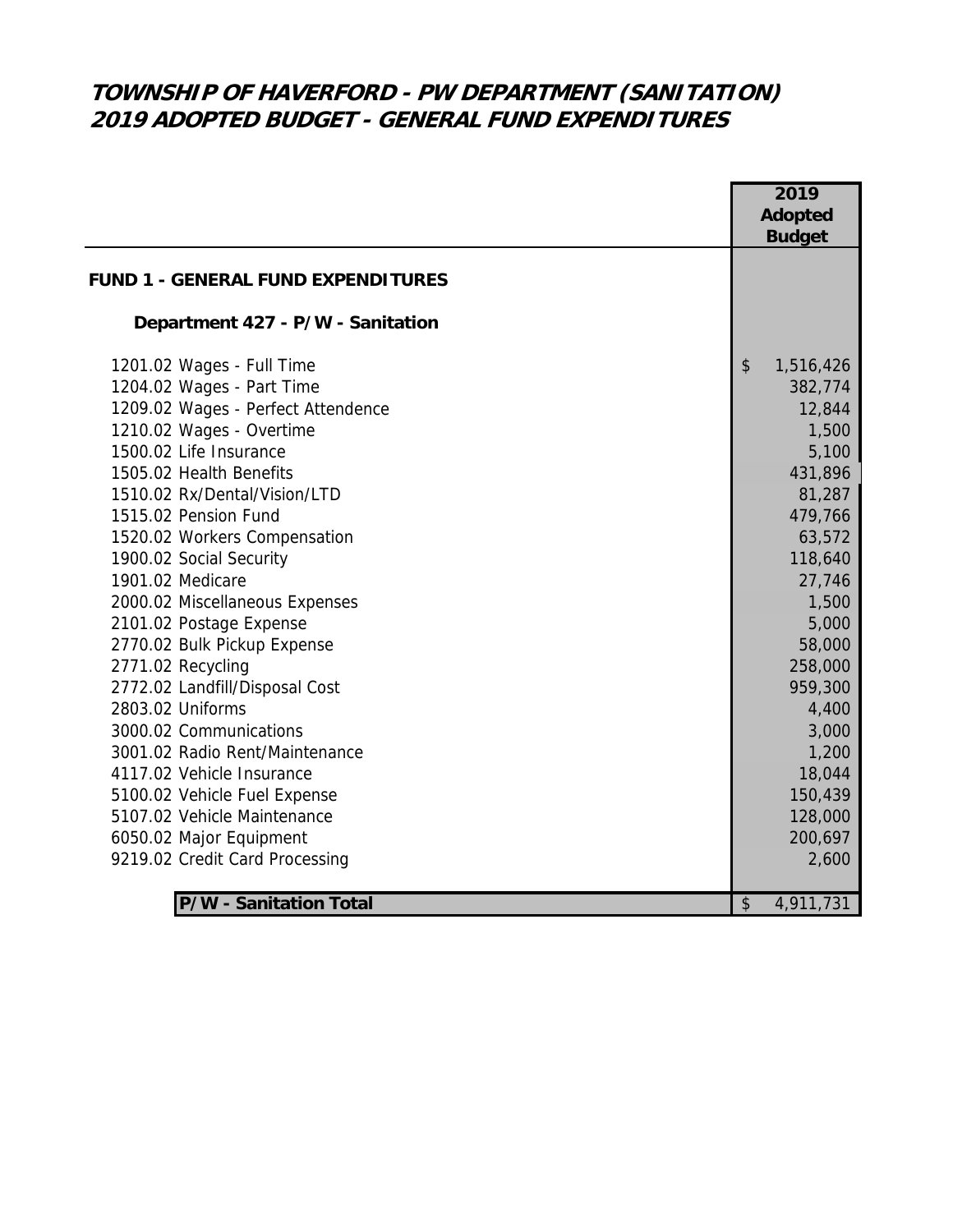# **TOWNSHIP OF HAVERFORD - PW DEPARTMENT (HIGHWAYS) 2019 ADOPTED BUDGET - GENERAL FUND EXPENDITURES**

|                                           |                       | 2019<br>Adopted |
|-------------------------------------------|-----------------------|-----------------|
|                                           |                       | <b>Budget</b>   |
| <b>FUND 1 - GENERAL FUND EXPENDITURES</b> |                       |                 |
| Department 430 - P/W - Highways           |                       |                 |
| 1201.02 Wages - Full Time                 | $\frac{1}{2}$         | 2,353,690       |
| 1204.02 Wages - Part Time                 |                       | 129,774         |
| 1209.02 Wages - Perfect Attendence        |                       | 15,750          |
| 1210.02 Wages - Overtime                  |                       | 26,000          |
| 1500.02 Life Insurance                    |                       | 7,400           |
| 1505.02 Health Benefits                   |                       | 639,412         |
| 1510.02 Rx/Dental/Vision/LTD              |                       | 229,584         |
| 1515.02 Pension Fund                      |                       | 683,382         |
| 1520.02 Workers Compensation              |                       | 87,490          |
| 1900.02 Social Security                   |                       | 156,563         |
| 1901.02 Medicare                          |                       | 36,616          |
| 2000.02 Miscellaneous Expenses            |                       | 7,000           |
| 2002.02 Office Supplies                   |                       | 2,500           |
| 2301.02 Road Materials                    |                       | 15,000          |
| 2306.02 Signs & Road Paint                |                       | 40,000          |
| 2308.02 Leaf Disposal                     |                       | 55,000          |
| 2602.02 Training                          |                       | 2,000           |
| 2730.02 Storm Sewers                      |                       | 25,000          |
| 2803.02 Uniforms Regular                  |                       | 11,000          |
| 2904.02 Engineering Fees                  |                       | 45,000          |
| 3000.02 Communications                    |                       | 14,000          |
| 3001.02 Radio Rent/Maintenance            |                       | 5,750           |
| 3442.02 Contracted Services               |                       | 15,000          |
| 4000.02 Copier Lease/Maintenance          |                       | 320             |
| 4117.02 Vehicle Insurance                 |                       | 50,524          |
| 4300.02 Maint & Repair Equipment          |                       | 5,000           |
| 4301.02 Maint & Repair Facilities         |                       | 30,000          |
| 5100.02 Vehicle Fuel Expense              |                       | 103,377         |
| 5107.02 Vehicle Maintenance               |                       | 130,000         |
| 6000.02 Minor Equipment                   |                       | 15,000          |
| 6050.02 Major Equipment                   |                       | 171,000         |
| P/W - Highway Total                       | $\boldsymbol{\theta}$ | 5,108,132       |
|                                           |                       |                 |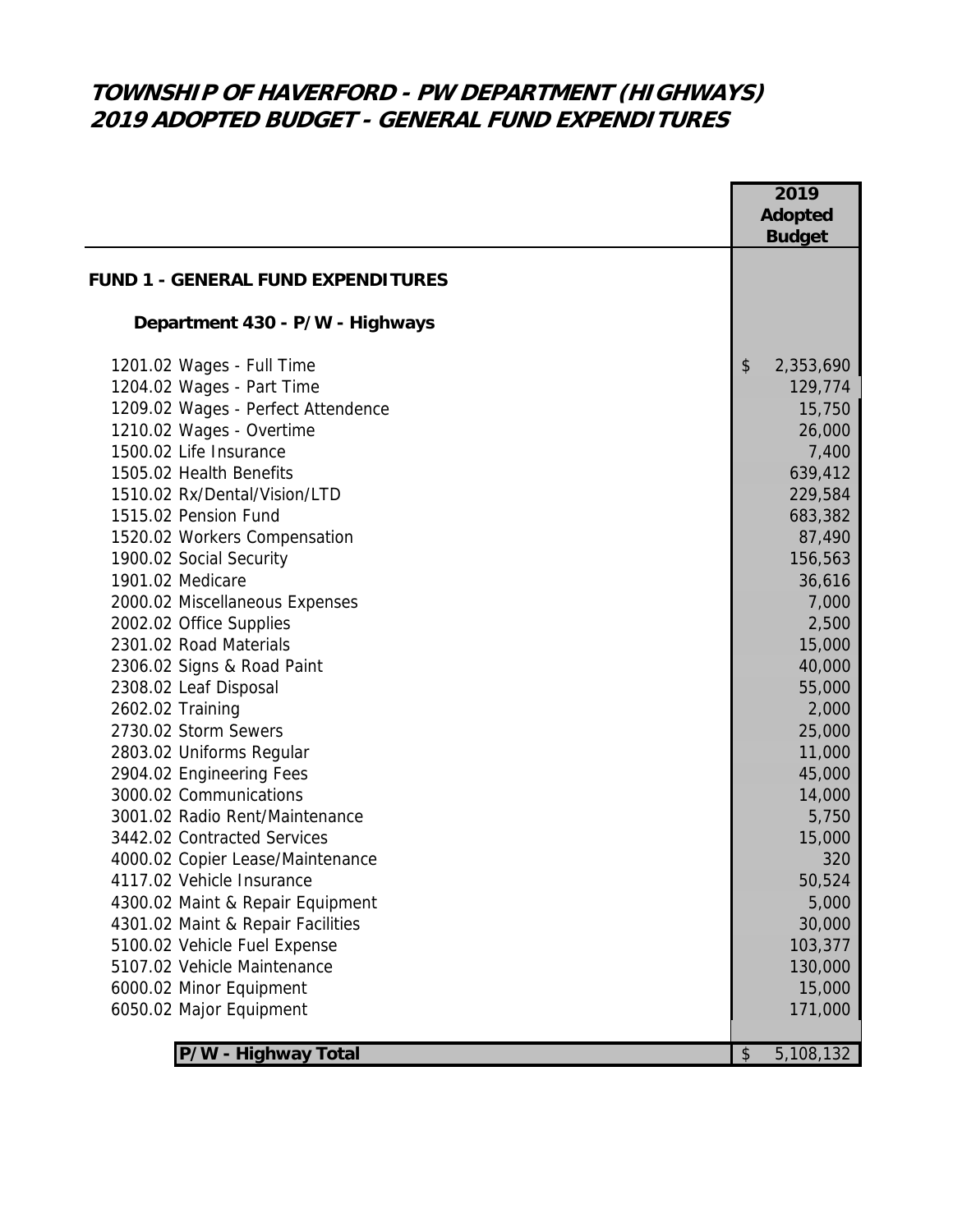# **TOWNSHIP OF HAVERFORD - PW DEPARTMENT (HIGHWAYS) 2019 ADOPTED BUDGET - GENERAL FUND EXPENDITURES**

|                                                                                                                                                 |               | 2019<br>Adopted<br><b>Budget</b>              |
|-------------------------------------------------------------------------------------------------------------------------------------------------|---------------|-----------------------------------------------|
| <b>FUND 1 - GENERAL FUND EXPENDITURES</b>                                                                                                       |               |                                               |
| Department 432 - P/W - Snow Removal                                                                                                             |               |                                               |
| 1211.02 Wages - Overtime Snow<br>1900.02 Social Security<br>1901.02 Medicare<br>2000.02 Miscellaneous Expense<br>9006.02 Snow Removal Materials | $\mathsf{\$}$ | 125,000<br>7,750<br>1,813<br>3,000<br>135,000 |
| P/W - Snow Total                                                                                                                                | \$            | 272,563                                       |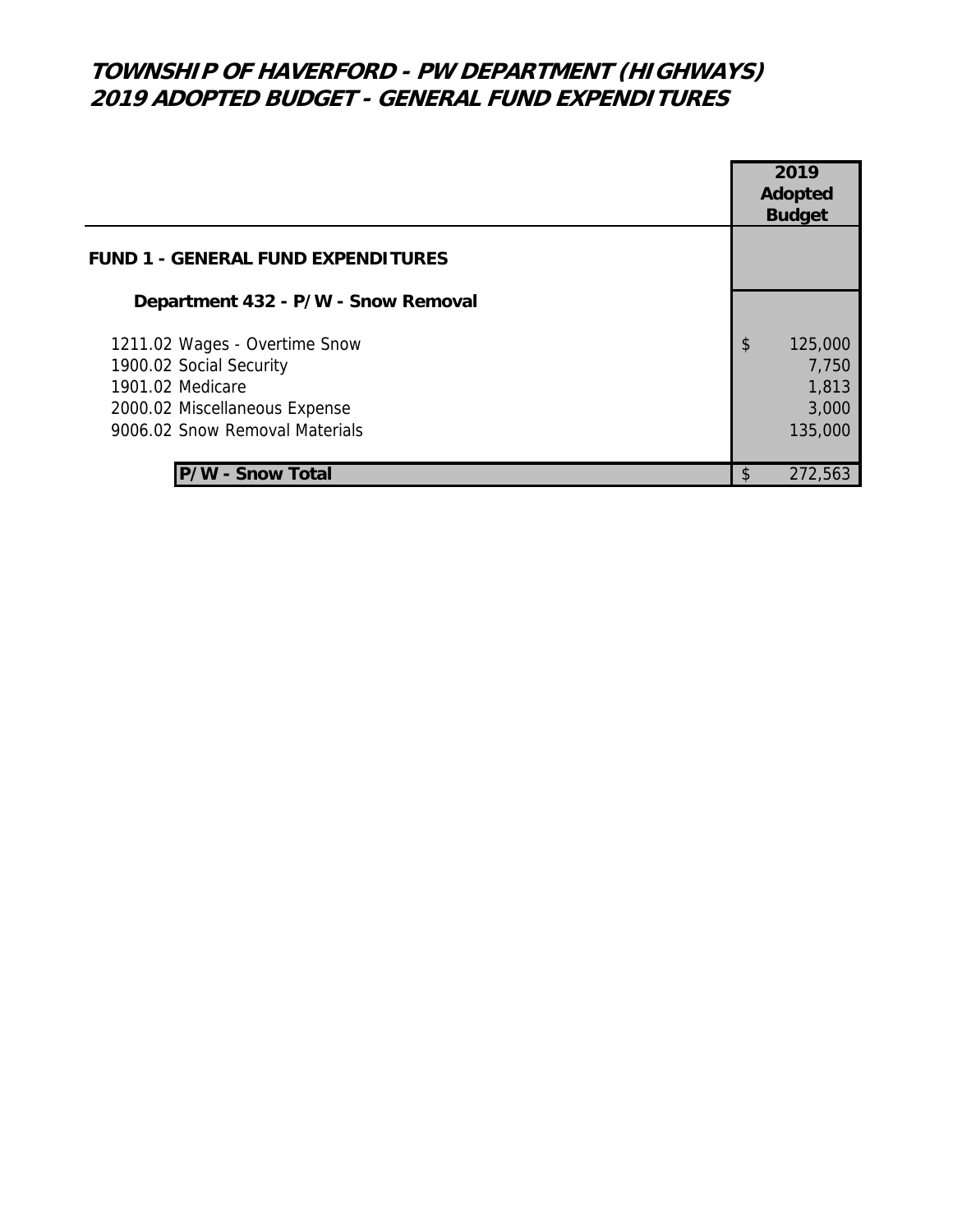# **TOWNSHIP OF HAVERFORD - PW DEPT (STREET/TRAFFIC LIGHTING) 2019 ADOPTED BUDGET - GENERAL FUND EXPENDITURES**

|                                                                                                                                                                               |                         | 2019<br><b>Adopted</b><br><b>Budget</b>       |
|-------------------------------------------------------------------------------------------------------------------------------------------------------------------------------|-------------------------|-----------------------------------------------|
| <b>FUND 1 - GENERAL FUND EXPENDITURES</b>                                                                                                                                     |                         |                                               |
| Department 434 - Street & Traffic Lighting                                                                                                                                    |                         |                                               |
| 2014.02 Street Lights - Electric<br>2015.02 Traffic Signals - Electric<br>2307.02 Lights/Signals: Knockdowns<br>2312.02 Lights/Signals: Maintenance<br>3000.02 Communications | $\sqrt[6]{\frac{1}{2}}$ | 660,000<br>22,000<br>5,000<br>90,000<br>1,500 |
| <b>Street &amp; Traffic Lighting Total</b>                                                                                                                                    | \$                      | 778,500                                       |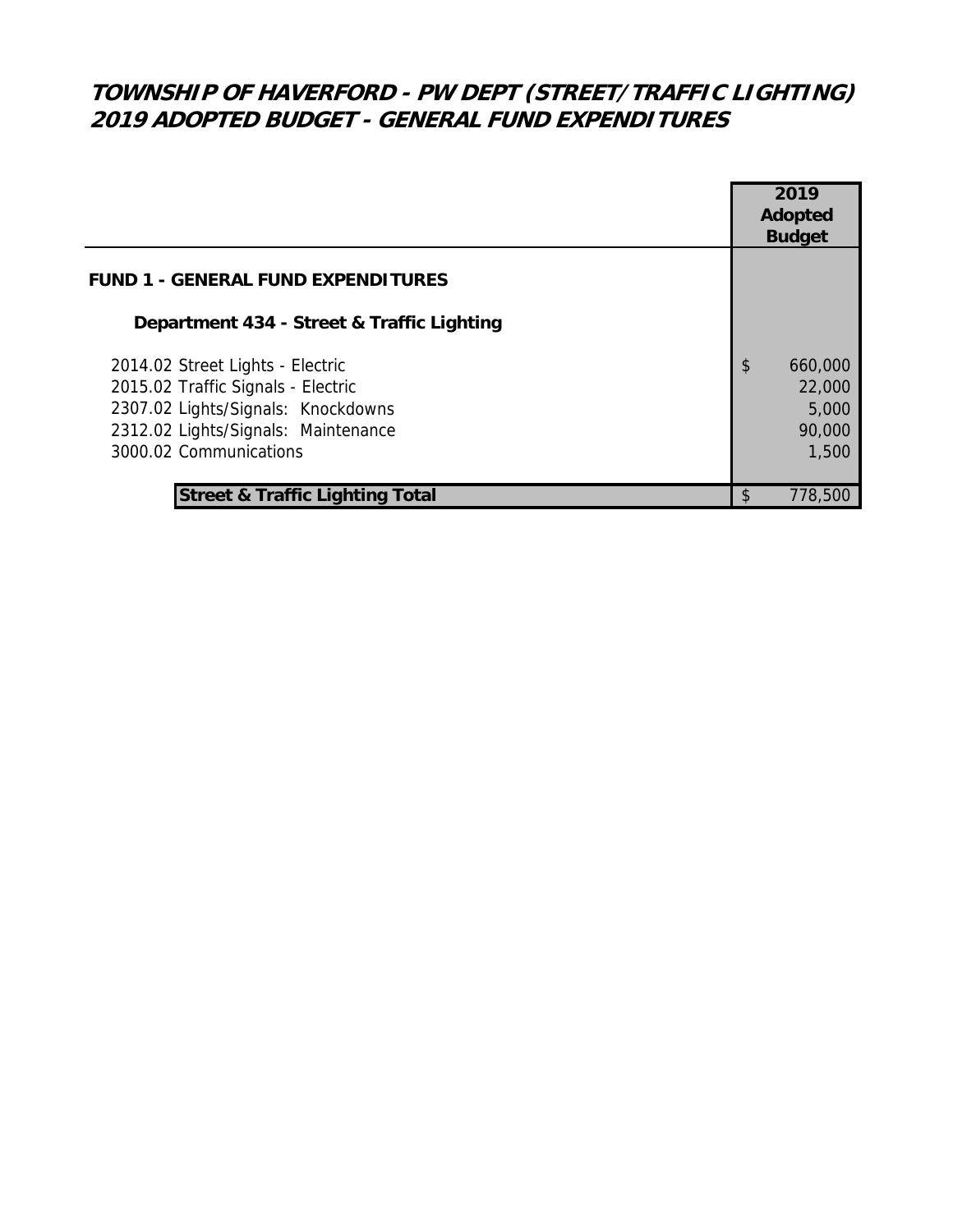# **TOWNSHIP OF HAVERFORD - ADMIN DEPARTMENT (AUXILIARY) 2019 ADOPTED BUDGET - GENERAL FUND EXPENDITURES**

|                                                  | 2019            |
|--------------------------------------------------|-----------------|
|                                                  | <b>Adopted</b>  |
|                                                  | <b>Budget</b>   |
| <b>FUND 1 - GENERAL FUND EXPENDITURES</b>        |                 |
| <b>Department 440 - Auxiliary Functions</b>      |                 |
| 2000.02 Miscellaneous Expenses                   | \$<br>42,230    |
| 2233.02 Life Insurance - Civilian Retired        | 7,100           |
| 2239.02 Health Benefits - Retired/Other Civilian | 99,463          |
| 2246.02 Rx/Dental/Vision - Retired/Othr Civilian | 85,022          |
| 9007.02 Library Subsidy                          | 1,164,679       |
| 9008.02 Life Insurance-Library                   | 2,300           |
| 9009.02 Health Benefits-Library                  | 87,354          |
| 9010.02 Rx/Dental/Vision/LTD-Library             | 24,042          |
| 9011.02 Pension Fund-Library                     | 31,616          |
| 9013.02 Shade Tree Commission                    | 25,000          |
| 9014.02 Human Relations Commission               | 1,550           |
| 9024.02 Patriotic & Civic Celebration            | 600             |
| 9026.02 Nitre Hall Maintenance                   | 2,000           |
| 9027.02 Federal School Maintenance               | 2,000           |
| 9028.02 Grange Maintenance                       | 18,000          |
| 9031.02 Emergency Management                     | 7,000           |
| 9050.02 Banking Costs                            | 30,000          |
| 9082.02 Havertown Day Expenses                   | 24,000          |
| 9902.02 Transfer to Other Funds                  | 100,000         |
|                                                  |                 |
| <b>Auxiliary Total</b>                           | \$<br>1,753,956 |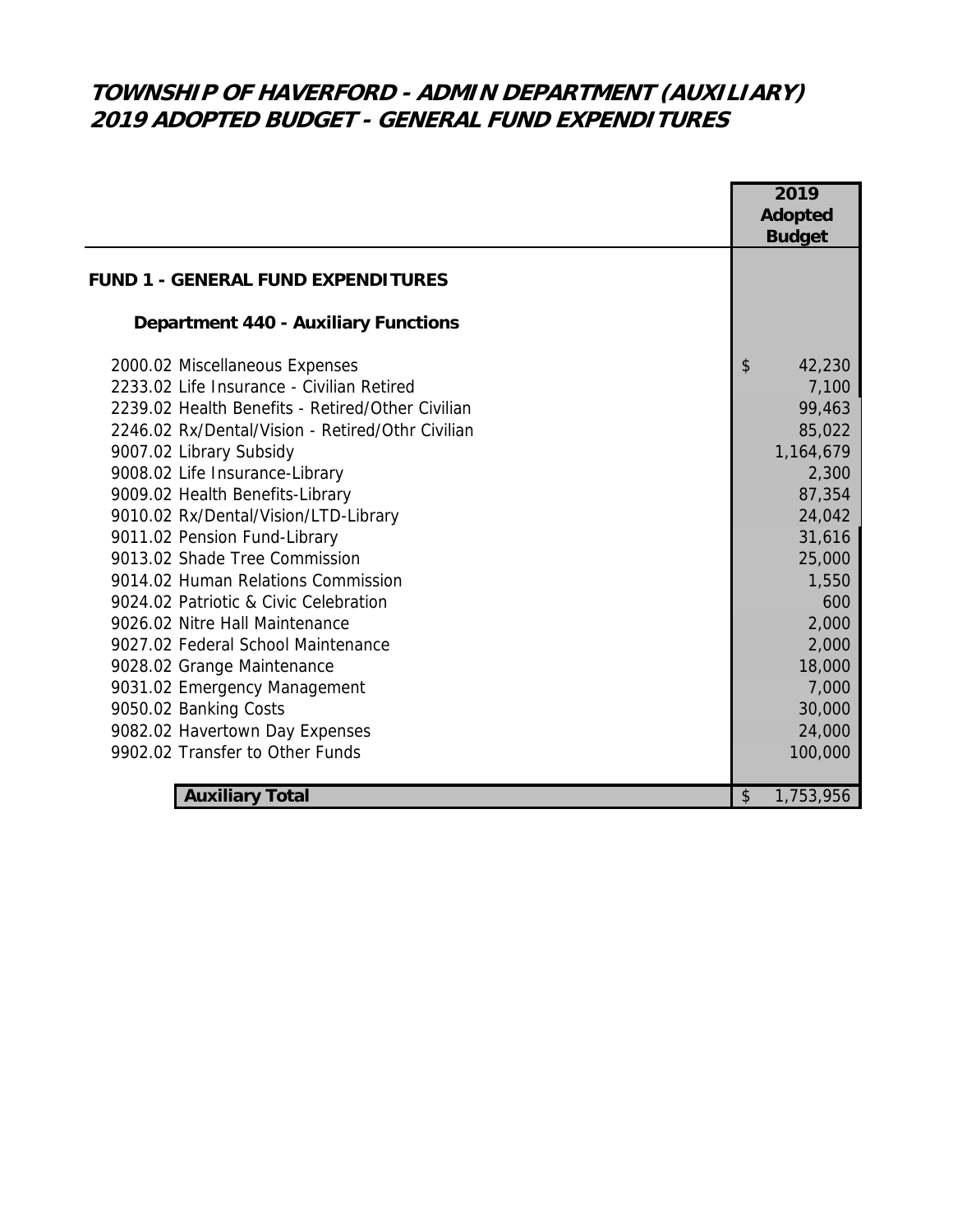# **TOWNSHIP OF HAVERFORD - P&R DEPT (RECREATION PROGRAMS) 2019 ADOPTED BUDGET - GENERAL FUND EXPENDITURES**

|                                                                    | 2019<br><b>Adopted</b><br><b>Budget</b> |
|--------------------------------------------------------------------|-----------------------------------------|
| <b>FUND 1 - GENERAL FUND EXPENDITURES</b>                          |                                         |
| Department 450 - Parks & Recreation                                |                                         |
| 1201.02 Wages - Full Time<br>1204.02 Wages - Part Time             | \$<br>724,954<br>403,000                |
| 1209.02 Wages - Perfect Attendence                                 | 6,750                                   |
| 1500.02 Life Insurance                                             | 2,200                                   |
| 1505.02 Health Benefits                                            | 155,757                                 |
| 1510.02 Rx/Dental/Vision/LTD                                       | 60,146                                  |
| 1515.02 Pension Fund                                               | 58,268                                  |
| 1520.02 Workers Compensation                                       | 54,760                                  |
| 1900.02 Social Security                                            | 61,352                                  |
| 1901.02 Medicare                                                   | 16,453                                  |
| 2000.02 Miscellaneous Expenses                                     | 5,000                                   |
| 2002.02 Office Supplies                                            | 6,000                                   |
| 2005.02 Computer Expense                                           | 1,200                                   |
| 2013.02 Utilities - CREC                                           | 61,000                                  |
| 2101.02 Postage Expense                                            | 10,575                                  |
| 2270.02 Program Insurance                                          | 5,500                                   |
| 2600.02 Assoc Dues & Memberships                                   | 1,300                                   |
| 2601.02 Publications & Subscriptions                               | 700                                     |
| 2602.02 Training                                                   | 3,200                                   |
| 3000.02 Communications                                             | 12,000                                  |
| 4000.02 Copier Lease/Maintenance                                   | 8,168                                   |
| 4117.02 Vehicle Insurance                                          | 7,218                                   |
| 5100.02 Vehicle Fuel Expense                                       | 1,859                                   |
| 5107.02 Vehicle Maintenance                                        | 3,000                                   |
| 5300.02 Capital Reserve                                            | 5,000                                   |
| 9200.02 Exceptional Children Supplies                              | 3,000                                   |
| 9210.02 Summer Playground Program                                  | 23,500                                  |
| 9211.02 Concession Stand Expense<br>9219.02 Credit Card Processing | 1,500<br>69,000                         |
|                                                                    |                                         |
| 9220.02 Program Expenditures<br>9232.02 Operating Expenses - CREC  | 370,000<br>59,000                       |
|                                                                    |                                         |
| <b>Parks &amp; Recreation Total</b>                                | 2,201,360<br>\$                         |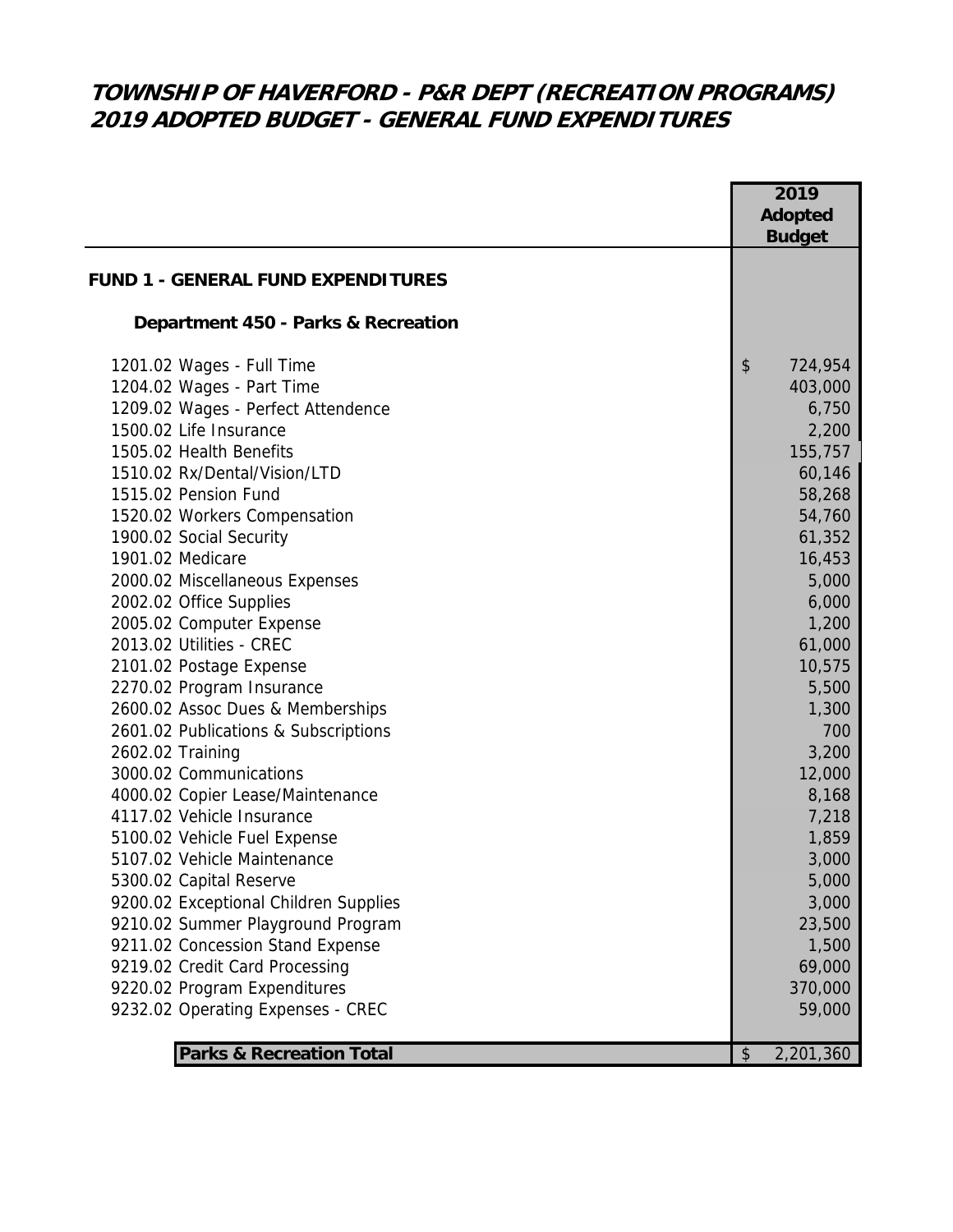## **TOWNSHIP OF HAVERFORD - SKATING DEPARTMENT 2019 ADOPTED BUDGET - GENERAL FUND EXPENDITURES**

|                                           | 2019                                 |
|-------------------------------------------|--------------------------------------|
|                                           | <b>Adopted</b>                       |
|                                           | <b>Budget</b>                        |
|                                           |                                      |
| <b>FUND 1 - GENERAL FUND EXPENDITURES</b> |                                      |
| Department 451 - Ice Skating Rink         |                                      |
| 1201.02 Wages - Full Time                 | $\boldsymbol{\mathsf{S}}$<br>158,679 |
| 1204.02 Wages - Part Time                 | 95,000                               |
| 1209.02 Wages - Perfect Attendence        | 1,031                                |
| 1210.02 Wages - Overtime                  | 1,000                                |
| 1500.02 Life Insurance                    | 700                                  |
| 1505.02 Health Benefits                   | 53,517                               |
| 1510.02 Rx/Dental/Vision/LTD              | 45,796                               |
| 1515.02 Pension Fund                      | 27,263                               |
| 1520.02 Workers Compensation              | 20,142                               |
| 1900.02 Social Security                   | 15,854                               |
| 1901.02 Medicare                          | 3,708                                |
| 2000.02 Miscellaneous Expenses            | 1,500                                |
| 2002.02 Office Supplies                   | 1,250                                |
| 2013.02 Utilities                         | 150,000                              |
| 2101.02 Postage Expense                   | 540                                  |
| 2103.02 Police Security Expense           | 2,000                                |
| 2106.02 Advertising                       | 2,000                                |
| 2107.02 Promotion Activities              | 4,500                                |
| 2600.02 Assoc Dues & Memberships          | 1,750                                |
| 2601.02 Publications & Subscriptions      | 750                                  |
| 2904.02 Engineering Fees                  | 500                                  |
| 3000.02 Communications                    | 7,000                                |
| 4000.02 Copier Lease/Maintenance          | 1,676                                |
| 4300.02 Maintenance & Repairs             | 55,000                               |
| 5110.02 Zamboni Gas, Maintenance & Insur  | 7,500                                |
| 5115.02 Purchase of Rental Skates         | 5,000                                |
| 5116.02 Instructor Expense                | 54,500                               |
| 5117.02 Rink Equipment                    | 25,000                               |
| 5214.02 Vending Machines                  | 3,000                                |
| 5228.02 Gate Sharing Expense              | 9,000                                |
| 9219.02 Credit Card Processing            | 5,000                                |
| <b>Ice Skating Rink Total</b>             | 760,156<br>\$                        |
|                                           |                                      |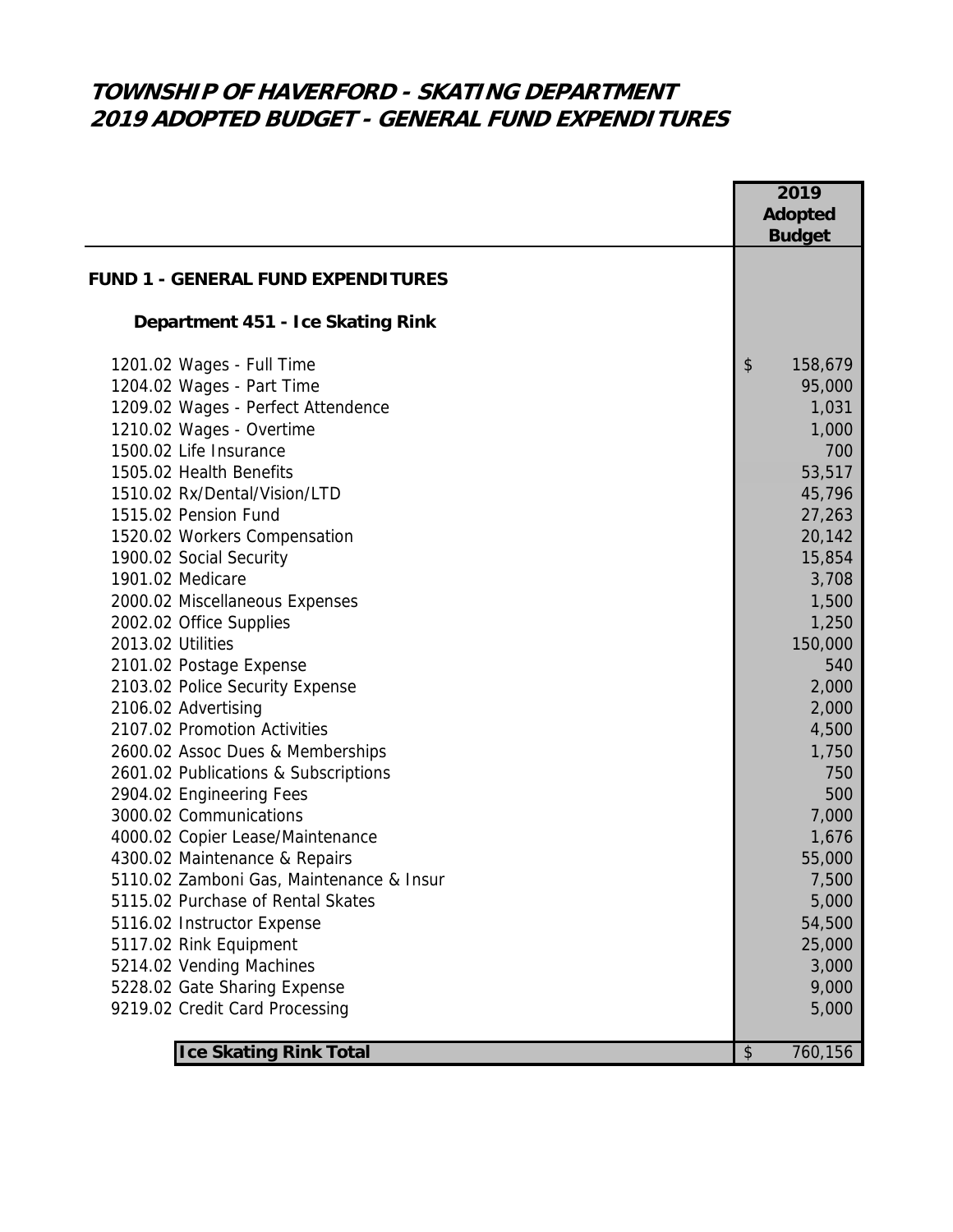# **TOWNSHIP OF HAVERFORD - P&R DEPT (PARKS MAINTENANCE) 2019 ADOPTED BUDGET - GENERAL FUND EXPENDITURES**

|                                           | 2019<br><b>Adopted</b> |
|-------------------------------------------|------------------------|
|                                           | <b>Budget</b>          |
| <b>FUND 1 - GENERAL FUND EXPENDITURES</b> |                        |
| Department 454 - Parks Maintenance        |                        |
| 1201.02 Wages - Full Time                 | \$<br>409,806          |
| 1204.02 Wages - Part Time                 | 189,000                |
| 1209.02 Wages - Perfect Attendence        | 1,500                  |
| 1210.02 Wages - Overtime                  | 1,500                  |
| 1500.02 Life Insurance                    | 1,500                  |
| 1505.02 Health Benefits                   | 137,130                |
| 1510.02 Rx/Dental/Vision/LTD              | 25,171                 |
| 1515.02 Pension Fund                      | 127,950                |
| 1520.02 Workers Compensation              | 20,142                 |
| 1900.02 Social Security                   | 37,312                 |
| 1901.02 Medicare                          | 8,726                  |
| 2000.02 Miscellaneous Expense             | 6,500                  |
| 2005.02 Computer Expense                  | 900                    |
| 2013.02 Utilities for Parks               | 56,000                 |
| 2602.02 Training                          | 1,200                  |
| 2803.02 Uniforms Regular                  | 1,600                  |
| 3000.02 Communications                    | 4,500                  |
| 4117.02 Vehicle Insurance                 | 12,631                 |
| 4300.02 Maintenance & Repair - Eqpt       | 9,000                  |
| 4301.02 Maintenance & Repair - Facilities | 122,000                |
| 5100.02 Vehicle Fuel Expense              | 30,756                 |
| 5107.02 Vehicle Maintenance               | 14,000                 |
| 6000.02 Minor Equipment                   | 3,000                  |
| 6050.02 Major Equipment                   | 19,200                 |
| 9227.02 Open Space                        | 6,000                  |
|                                           |                        |
| <b>Parks Maintenance Total</b>            | \$<br>1,247,024        |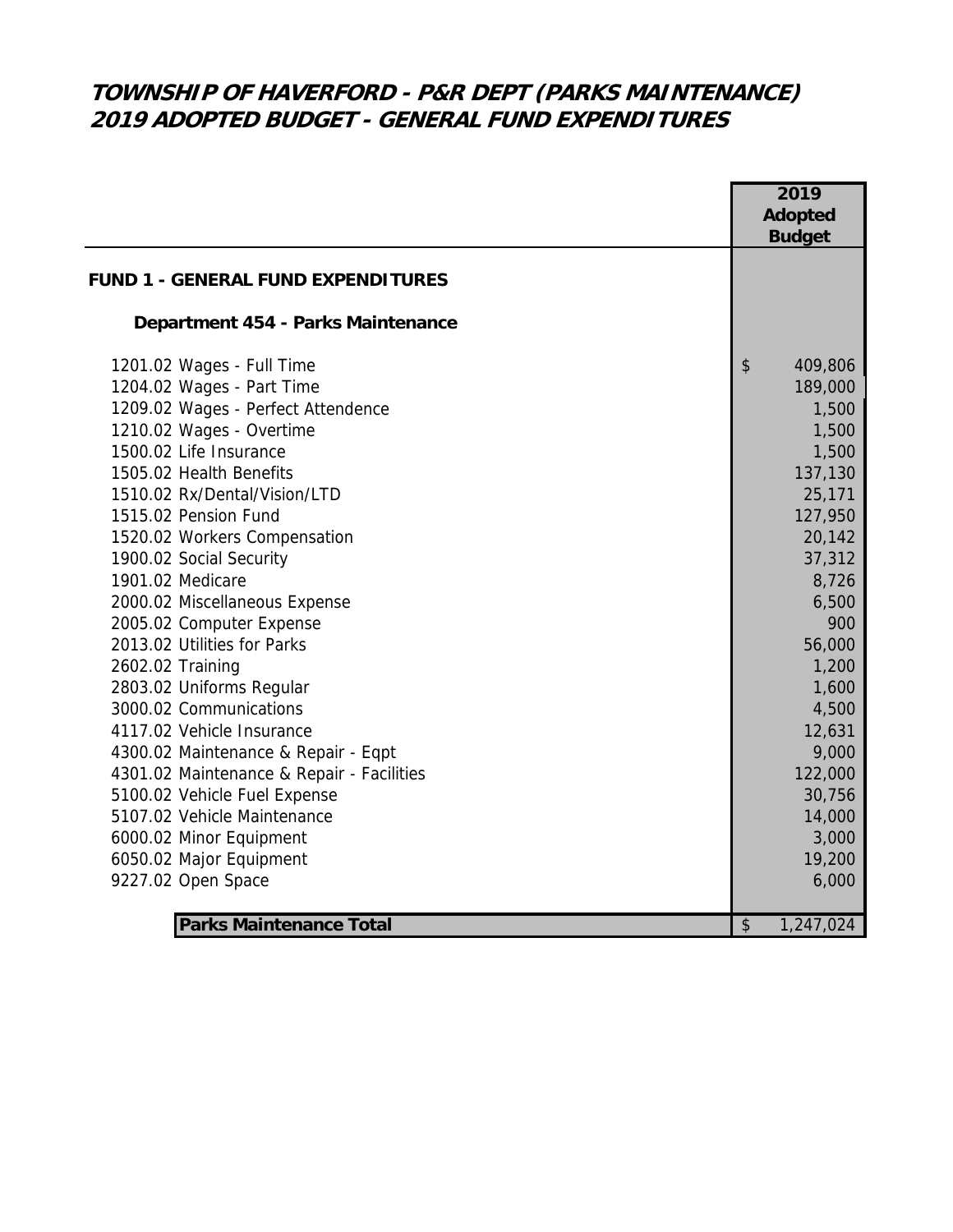# **TOWNSHIP OF HAVERFORD - DEBT SERVICE 2019 ADOPTED BUDGET - GENERAL FUND EXPENDITURES**

|                                           |                           | 2019          |
|-------------------------------------------|---------------------------|---------------|
|                                           |                           | Adopted       |
|                                           |                           | <b>Budget</b> |
| <b>FUND 1 - GENERAL FUND EXPENDITURES</b> |                           |               |
| Department 471 - Debt Service - Principal |                           |               |
| 8302.02 Principal on Debt                 | $\boldsymbol{\mathsf{S}}$ | 1,915,000     |
| <b>Principal Debt Service Total</b>       |                           | 1,915,000     |
|                                           |                           |               |
| Department 472 - Debt Service - Interest  |                           |               |
| 8301.02 Interest on Debt                  | \$                        | 2,098,898     |
| <b>Interest Debt Service Total</b>        | \$                        | 2,098,898     |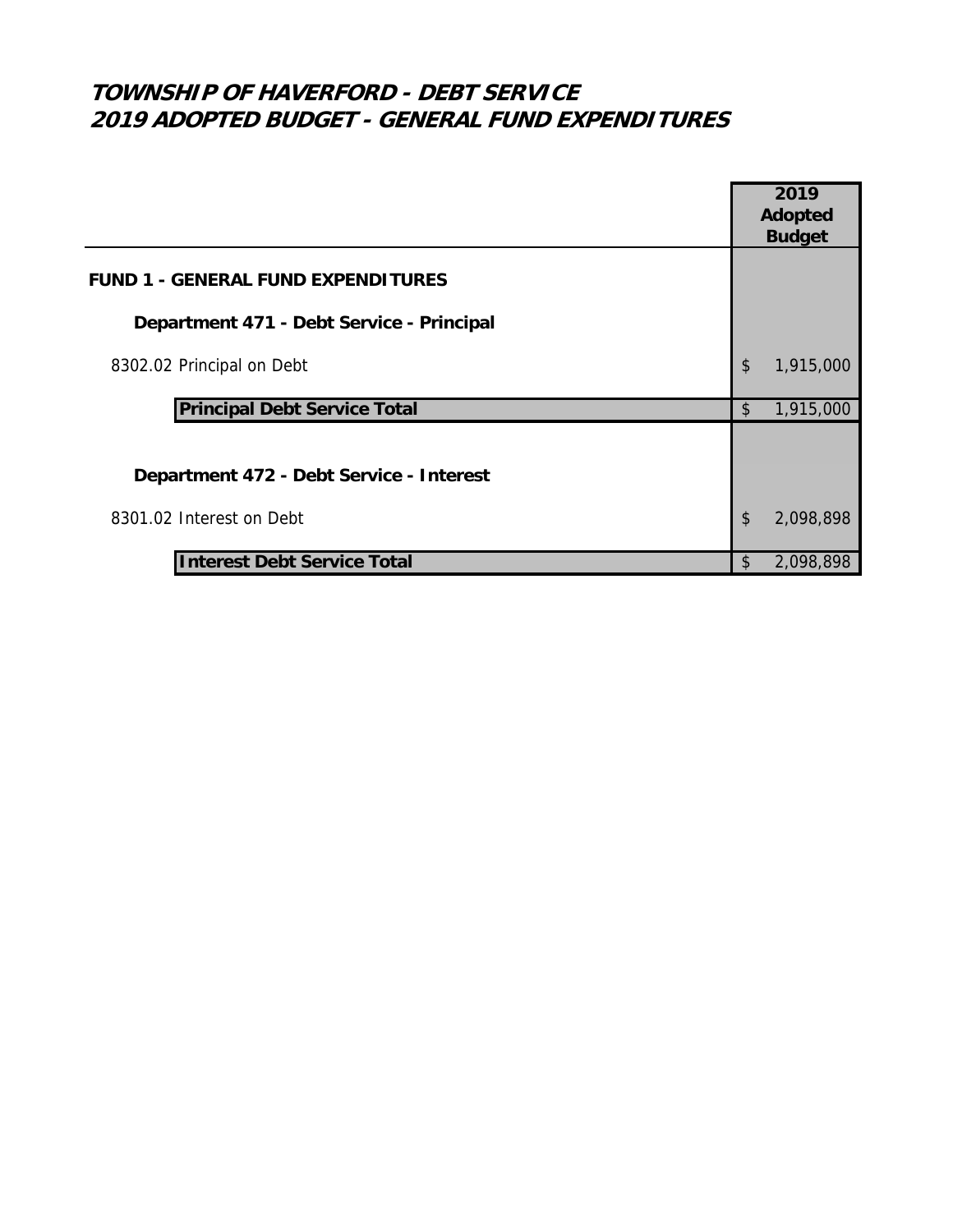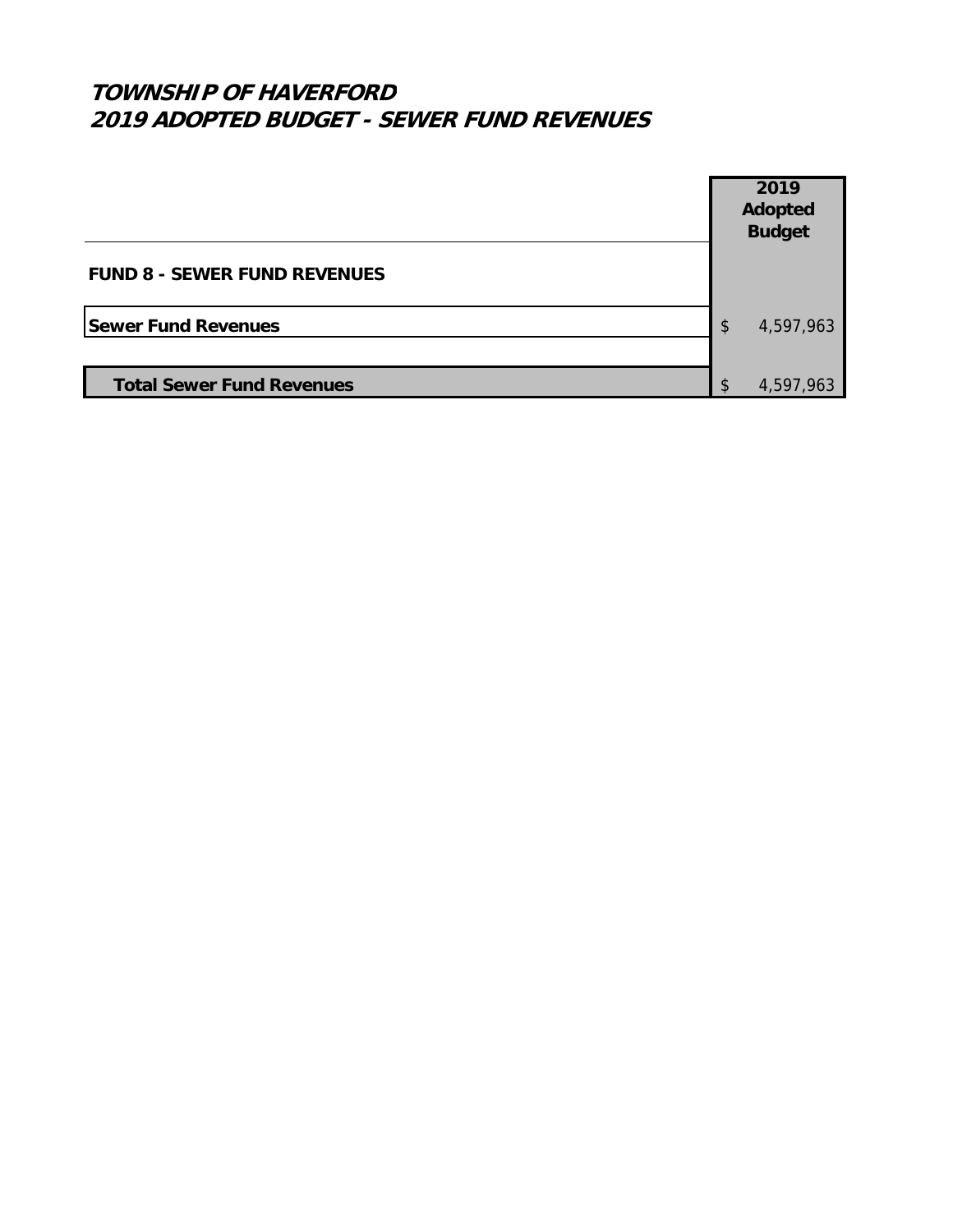|                                         | 2019            |  |
|-----------------------------------------|-----------------|--|
|                                         | Adopted         |  |
|                                         | <b>Budget</b>   |  |
|                                         |                 |  |
| <b>FUND 8 - SEWER FUND REVENUES</b>     |                 |  |
| Department 300 - Revenues               |                 |  |
| 3401.01 Interest Income                 | \$<br>75,000    |  |
| 3671.01 Radnor & Lower Merion Swr Rents | 120,000         |  |
| 3680.01 Sewer Rent Current Year         | 4,318,923       |  |
| 3681.01 Sewer Rent Penalty Current Year | 15,040          |  |
| 3690.01 Satisfaction Filing Fees        | 8,000           |  |
| 3692.01 Lateral Permits                 | 6,000           |  |
| 3702.01 Miscellaneous Items             | 55,000          |  |
|                                         |                 |  |
| <b>Sewer Fund Revenue Totals</b>        | 4,597,963       |  |
|                                         |                 |  |
| <b>Total Sewer Fund Revenues</b>        | \$<br>4,597,963 |  |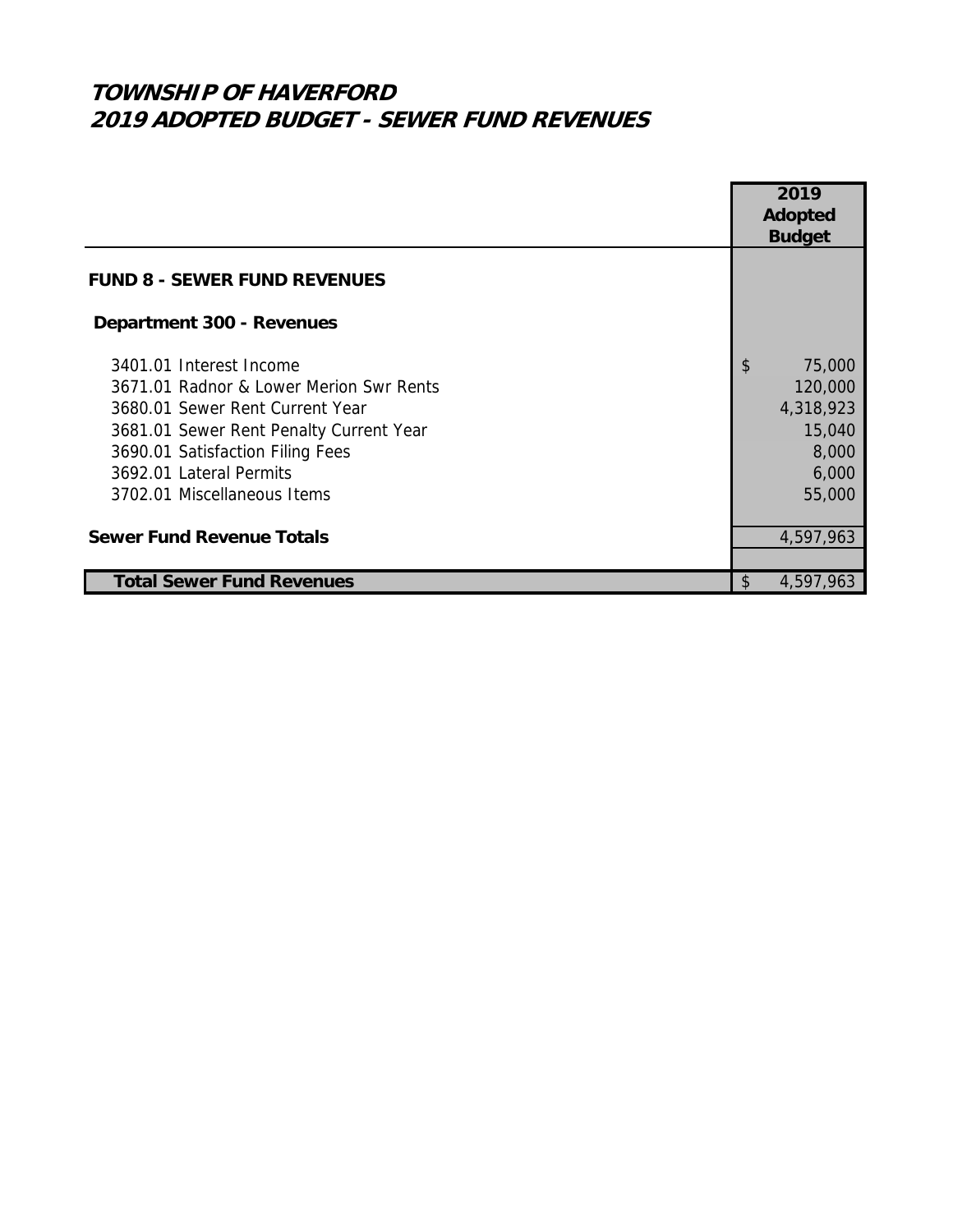

**Net Fund Performance**  $\qquad \qquad$  \$ 0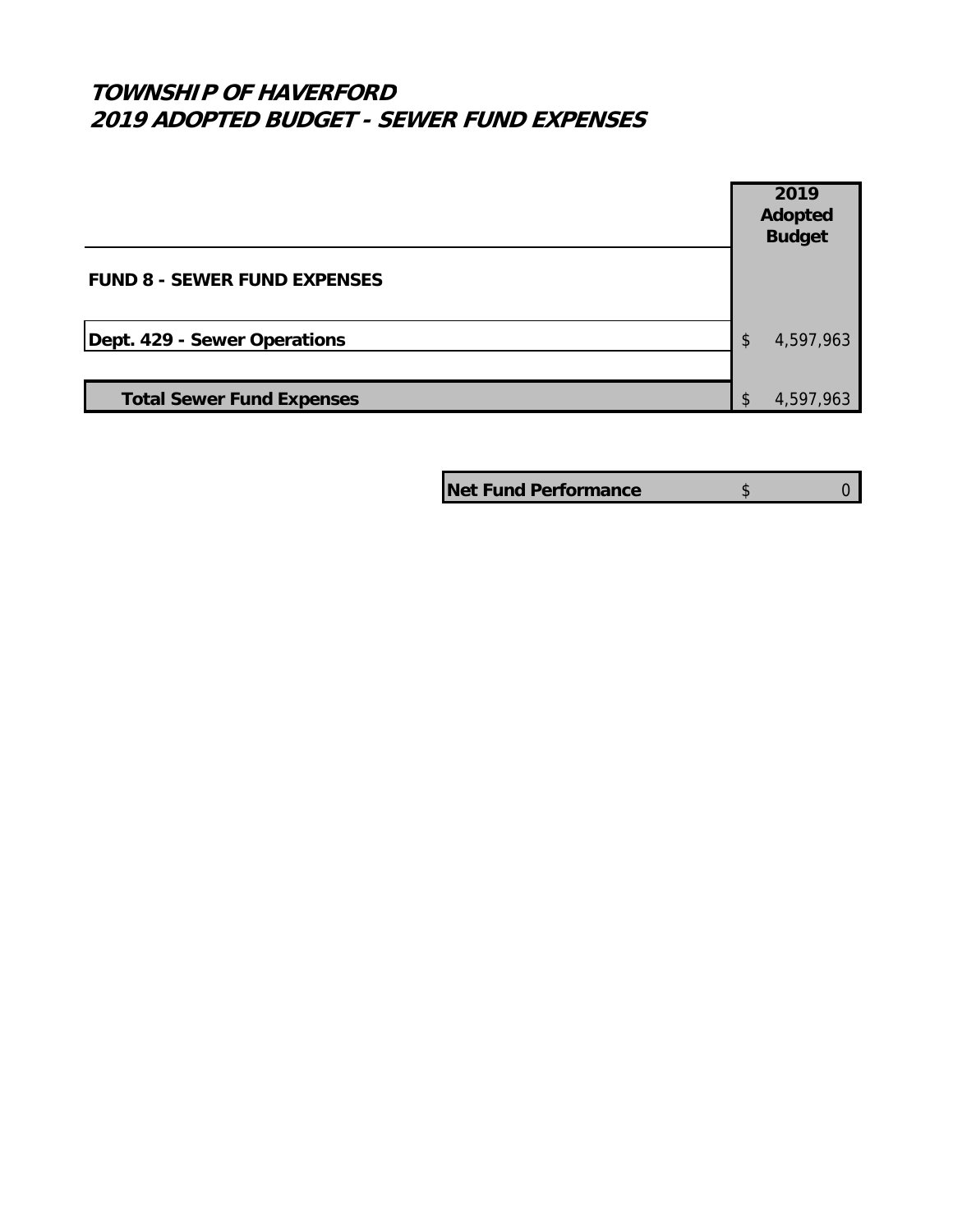# **TOWNSHIP OF HAVERFORD - PW DEPT (SEWER OPERATIONS) 2019 ADOPTED BUDGET - SEWER FUND EXPENSES**

| Account #                                                                                                                                                                                                                                                                                                                                                                                                                                                                                                                                                                                                                          | 2019<br><b>Adopted</b><br><b>Budget</b>                                                                                                                                                                              |
|------------------------------------------------------------------------------------------------------------------------------------------------------------------------------------------------------------------------------------------------------------------------------------------------------------------------------------------------------------------------------------------------------------------------------------------------------------------------------------------------------------------------------------------------------------------------------------------------------------------------------------|----------------------------------------------------------------------------------------------------------------------------------------------------------------------------------------------------------------------|
| <b>FUND 8 - SEWER FUND EXPENSES</b>                                                                                                                                                                                                                                                                                                                                                                                                                                                                                                                                                                                                |                                                                                                                                                                                                                      |
| Department 429 - Sewer Operating                                                                                                                                                                                                                                                                                                                                                                                                                                                                                                                                                                                                   |                                                                                                                                                                                                                      |
| 1201.02 Wages - Full Time<br>1204.02 Wages - Part Time<br>1209.02 Wages - Perfect Attendence<br>1210.02 Wages - Overtime<br>1211.02 Wages - Overtime Snow<br>1500.02 Life Insurance<br>1505.02 Health Benefits<br>1510.02 Rx/Dental/Vision/LTD<br>1515.02 Pension Fund<br>1520.02 Workers Compensation<br>1900.02 Social Security<br>1901.02 Medicare<br>2000.02 Miscellaneous Expenses<br>2002.02 Office Supplies<br>2101.02 Postage Expense<br>2301.02 Road Materials<br>2701.02 Sewer Disposal - RHM<br>2702.02 Cobbs Creek Operations<br>2703.02 Cobbs Creek Debt<br>2705.02 Cobbs Creek Capital<br>2706.02 Leachate Treatment | \$<br>291,519<br>57,269<br>2,250<br>5,000<br>13,500<br>1,050<br>114,235<br>75,794<br>76,929<br>11,959<br>22,911<br>5,358<br>5,000<br>750<br>5,000<br>20,000<br>1,359,004<br>1,335,000<br>193,000<br>50,000<br>40,000 |
| 2722.02 Sewer Rent Billing Expense<br>2723.02 Refunds - Second Meters<br>2724.02 Lien - Filing & Legal Fees<br>2725.02 Rdg Srvcg Maintenance<br>2727.02 Sanitary Sewer Back-up Expense<br>2730.02 Sanitary Sewer Construction<br>2803.02 Uniforms Regular<br>2904.02 Engineering Fees<br>3000.02 Communications<br>4108.02 General Liability Insurance<br>4117.02 Vehicle Insurance<br>5100.02 Vehicle Fuel Expense<br>5107.02 Vehicle Maintenance<br>6000.02 Minor Equipment<br>9902.02 Transfer to Other Funds                                                                                                                   | 18,000<br>3,500<br>6,000<br>375<br>5,000<br>145,000<br>1,900<br>45,000<br>5,500<br>20,058<br>7,218<br>33,884<br>15,000<br>6,000<br>600,000                                                                           |
| <b>Sewer Operating Total</b>                                                                                                                                                                                                                                                                                                                                                                                                                                                                                                                                                                                                       | \$<br>4,597,963                                                                                                                                                                                                      |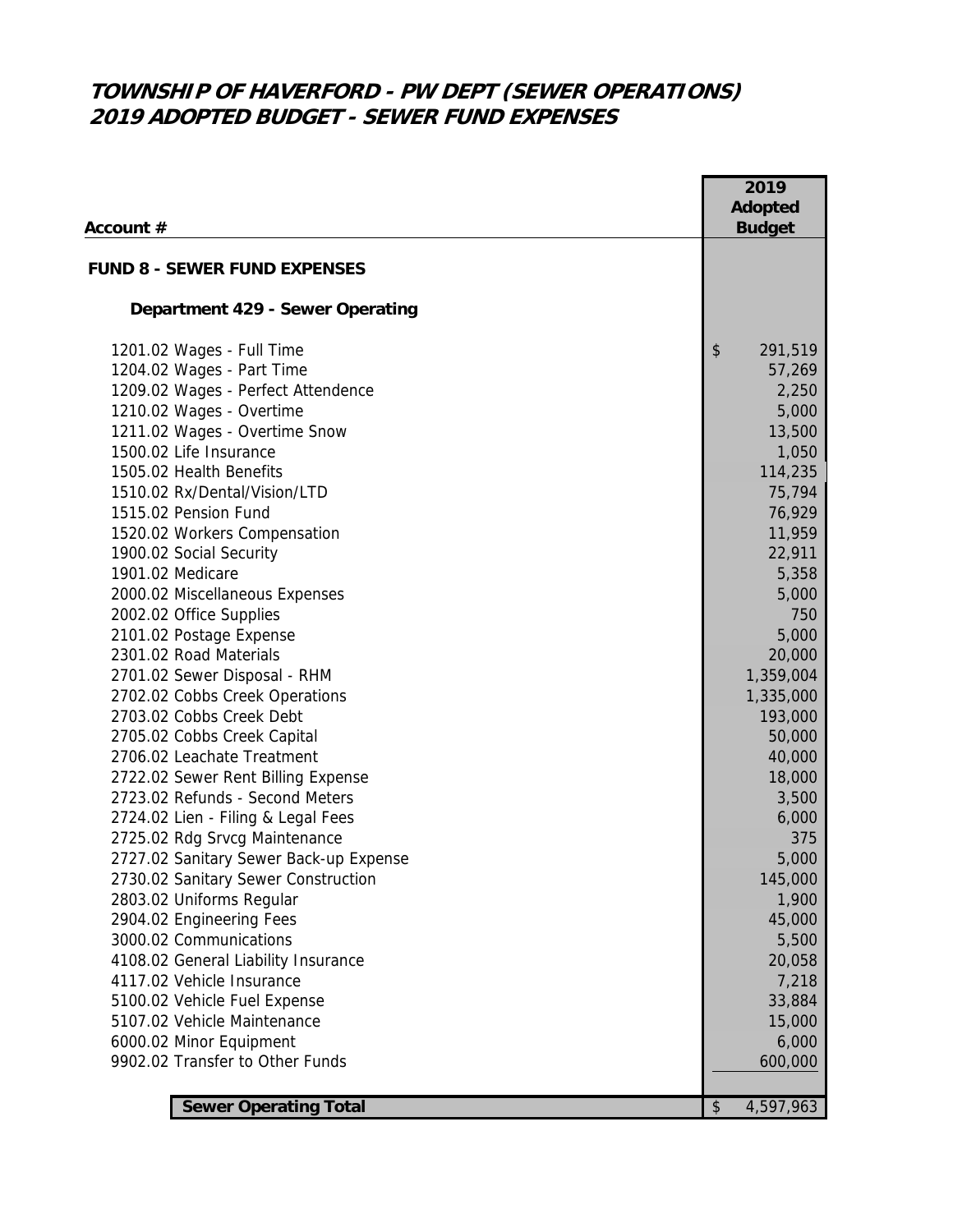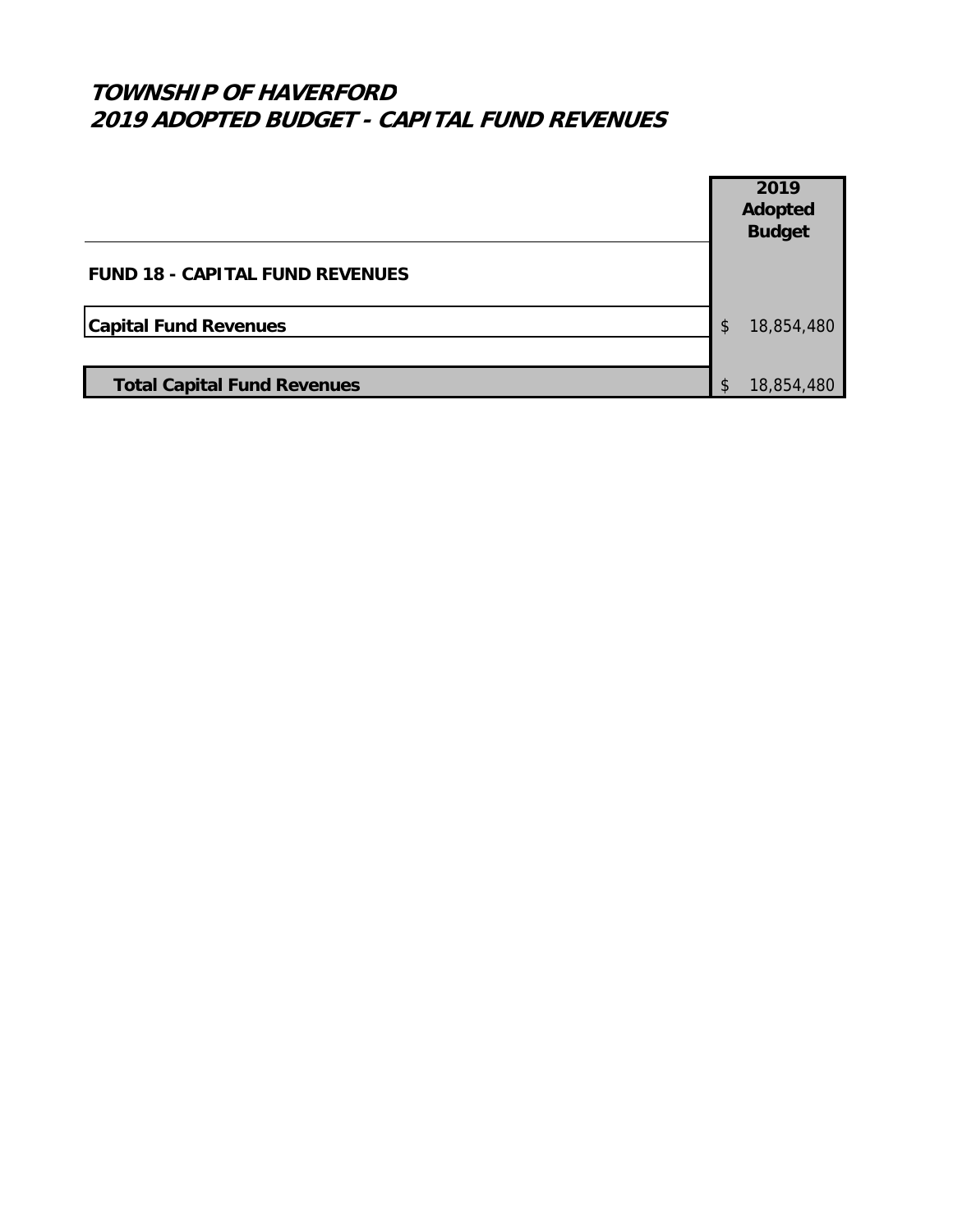|                                        | 2019                               |
|----------------------------------------|------------------------------------|
|                                        | <b>Adopted</b>                     |
|                                        | <b>Budget</b>                      |
|                                        |                                    |
| <b>FUND 18 - CAPITAL FUND REVENUES</b> |                                    |
| <b>Department 300 - Revenues</b>       |                                    |
| 3106.01 Business Tax Audits            | $\boldsymbol{\mathsf{S}}$<br>5,000 |
| 3401.01 Interest Income                | 30,000                             |
| 3549.01 Grant Revenues                 | 1,551,605                          |
| 3702.01 Miscellaneous Items            |                                    |
| 3714.01 Borrowing Proceeds             | 7,300,000                          |
| 3720.01 Sale of Township Assets        | 25,000                             |
| 3900.01 Fund Balance Forward           | 9,842,875                          |
| 3908.01 Transfer from Other Funds      | 100,000                            |
|                                        |                                    |
| <b>Capital Fund Revenue Totals</b>     | 18,854,480                         |
|                                        |                                    |
| <b>Total Capital Fund Revenues</b>     | 18,854,480<br>$\mathfrak{L}$       |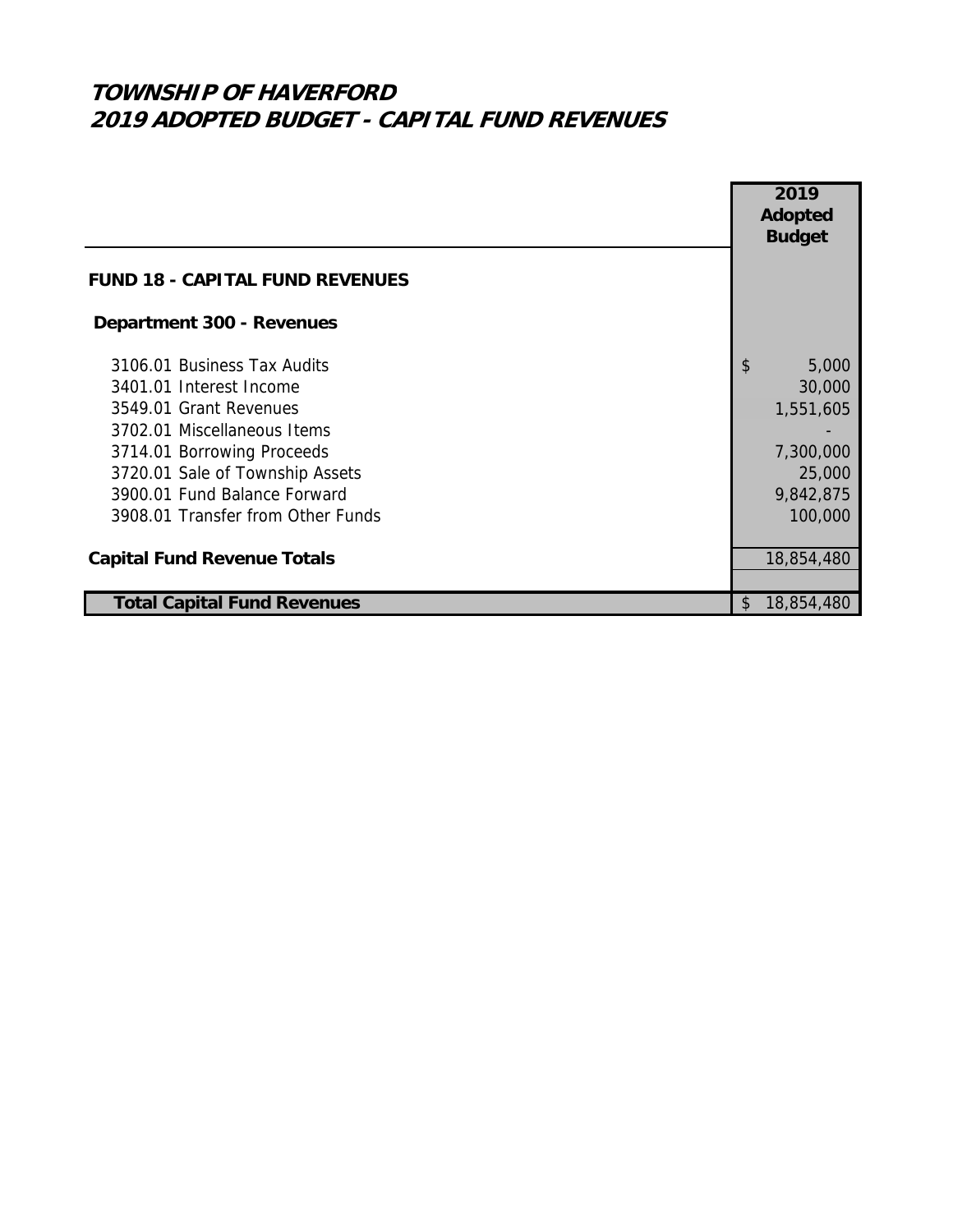## **TOWNSHIP OF HAVERFORD 2019 ADOPTED BUDGET - CAPITAL FUND EXPENDITURES**

|                                            |                | 2019<br><b>Adopted</b> |
|--------------------------------------------|----------------|------------------------|
|                                            |                | <b>Budget</b>          |
| <b>FUND 18 - CAPITAL FUND EXPENDITURES</b> |                |                        |
| <b>Capital Expenditures</b>                | $\mathfrak{S}$ | 18,854,480             |
|                                            |                |                        |
| <b>Total Capital Fund Expenditures</b>     | \$             | 18,854,480             |

**Net Fund Performance \$** 5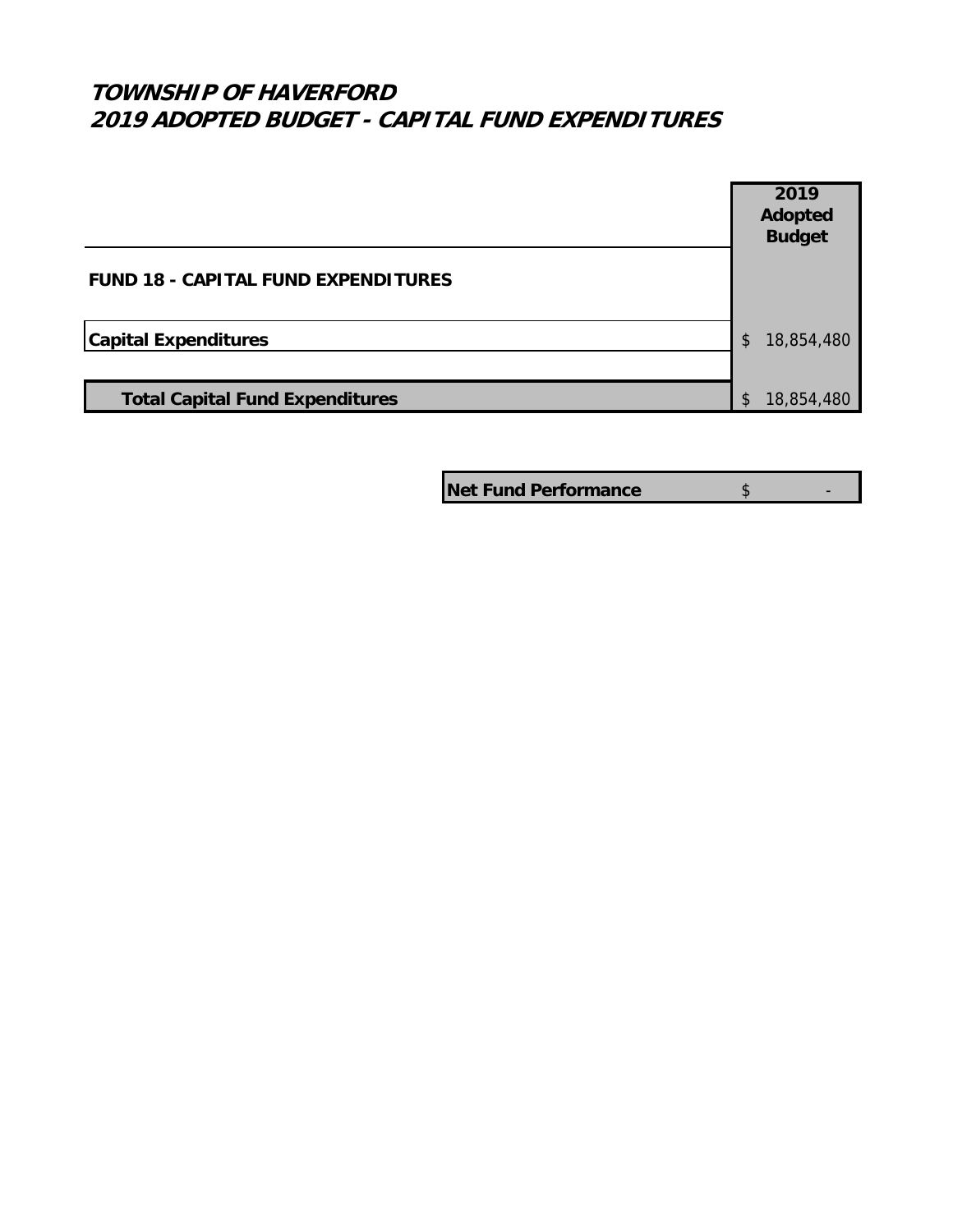# **TOWNSHIP OF HAVERFORD - CAPITAL FUND 2019 ADOPTED BUDGET - CAPITAL FUND EXPENDITURES**

|                                                                                                                                                                                                                                                                                                                                                   | 2019<br><b>Adopted</b><br><b>Budget</b> |
|---------------------------------------------------------------------------------------------------------------------------------------------------------------------------------------------------------------------------------------------------------------------------------------------------------------------------------------------------|-----------------------------------------|
| <b>FUND 18 - CAPITAL FUND EXPENDITURES</b>                                                                                                                                                                                                                                                                                                        |                                         |
| <b>Capital Expenditures</b><br>Major Equipment                                                                                                                                                                                                                                                                                                    | \$                                      |
| Infrastructure/General Facilities:<br>Road Paving Program<br>Various storm sewer projects<br>Traffic improvements<br><b>Historic Building Projects</b><br><b>LED Street Light Project</b><br><b>ECV Charging Stations</b><br><b>Facility Energy Efficiency Study</b><br><b>Library Renovations</b><br><b>Combined Municipal Services Building</b> | 7,694,398                               |
| <b>Financing Issues:</b><br><b>Bond Paying Agent</b><br><b>Borrowing Issue Costs</b>                                                                                                                                                                                                                                                              | 3,150<br>58,400                         |
| Park Improvements:<br>Trail system plans and improvements<br>Park infrastructure improvements<br>Playground equipment                                                                                                                                                                                                                             | 1,835,000                               |
| Skatium Improvements                                                                                                                                                                                                                                                                                                                              | 653,000                                 |
| <b>Transfer to Other Funds</b>                                                                                                                                                                                                                                                                                                                    |                                         |
| Fund Balance Carryforward                                                                                                                                                                                                                                                                                                                         | 8,610,532                               |
| <b>Capital Expenditures Total</b>                                                                                                                                                                                                                                                                                                                 | 18,854,480                              |
| <b>Capital Projects Total</b>                                                                                                                                                                                                                                                                                                                     | 18,854,480<br>$\sqrt[6]{\frac{1}{2}}$   |